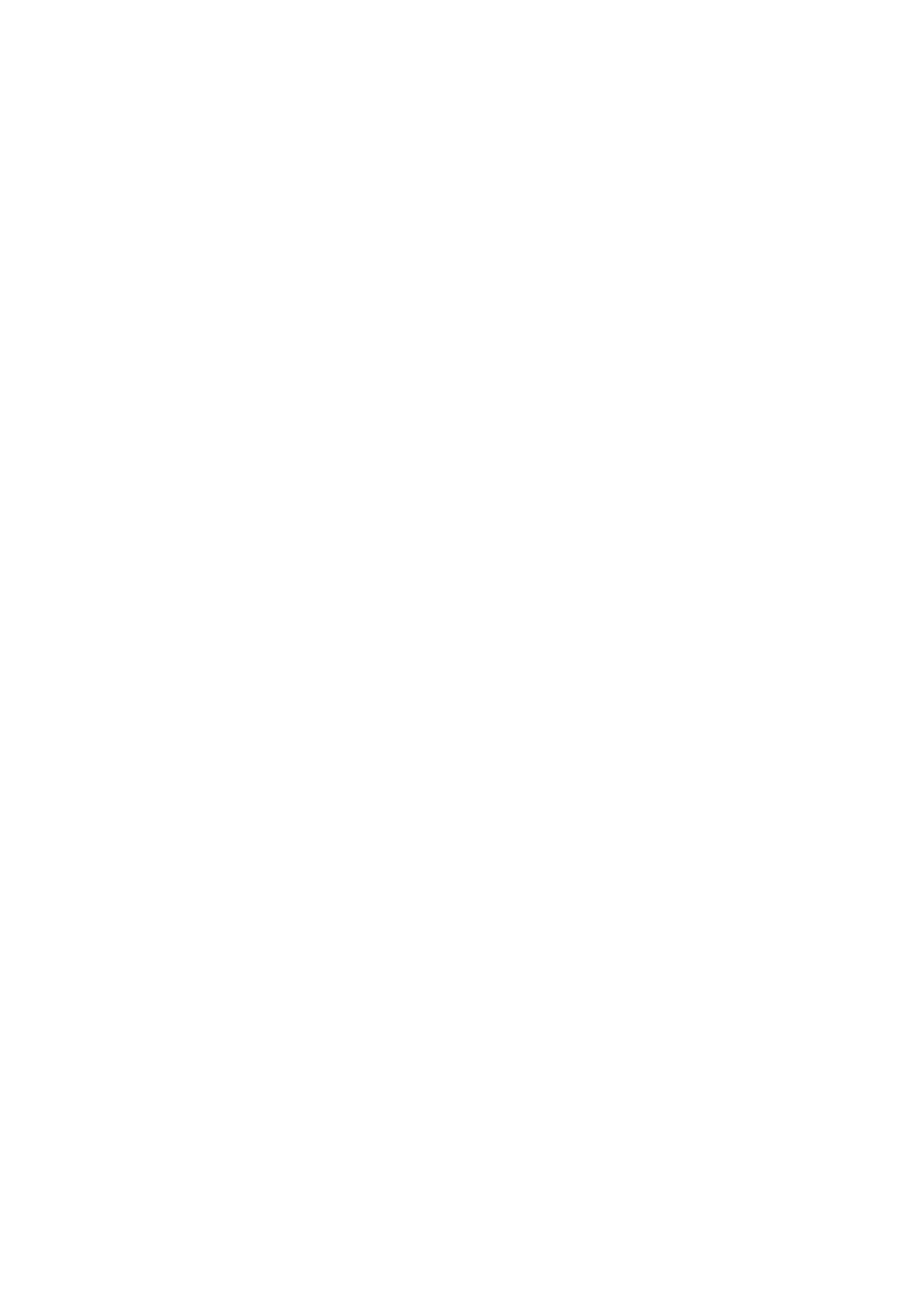#### **CONTENTS**

#### *Introductory*

[1 Offences to which the Act applies](#page-4-0)

#### *Certification*

- [2 Certification commissioner](#page-4-1)
- [3 Certificates of eligibility](#page-5-0)
- [4 Making and dealing with applications for certificates](#page-6-0)
- [5 No proceedings while application for certificate pending](#page-7-0)
- [6 Cancellation of certificate](#page-7-1)

#### *Exemptions, special procedures and licences*

- [7 Exemption from arrest etc](#page-8-0)
- [8 Trial by Special Tribunal](#page-8-1)
- [9 Entitlement to licence](#page-9-0)
- [10 Conditions of licence](#page-10-0)
- [11 Suspension and revocation of licence](#page-10-1)

#### *Appeals etc*

- [12 Rights of appeal: certificates of eligibility](#page-11-0)
- [13 Appeals commissioners](#page-11-1)
- [14 Procedure of appeals commissioners](#page-11-2)
- [15 Review by appeals commissioners](#page-11-3)
- [16 Appeal to Special Appeal Tribunal](#page-11-4)
- [17 Review by Special Appeal Tribunal](#page-12-0)

*Conduct of prosecutions*

[18 Special Prosecutor](#page-12-1)

#### *Interpretation*

19 [Interpretation](#page-13-0)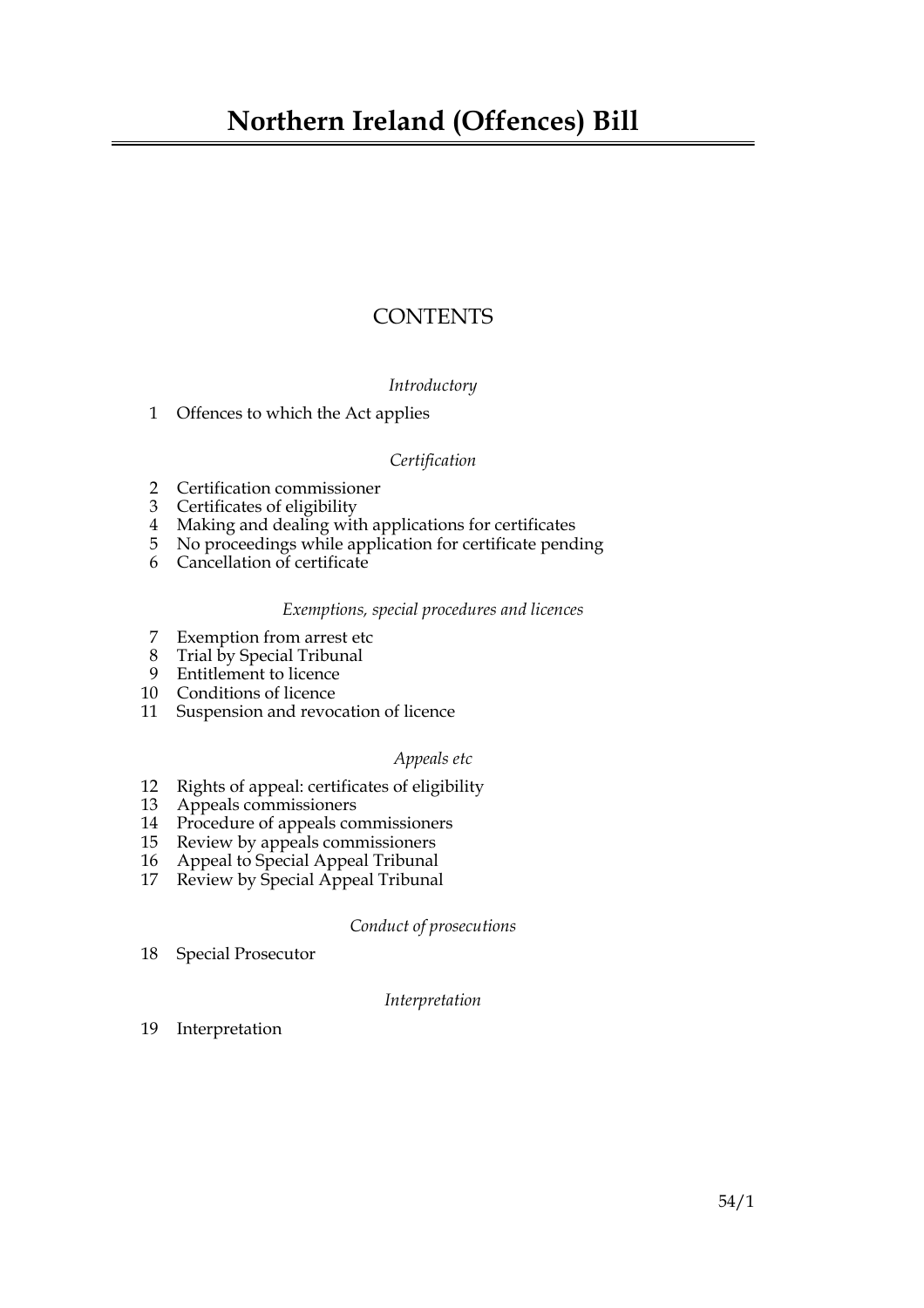#### *Miscellaneous*

- [20 Subsequent inadmissibility of information provided to commissioners](#page-13-1)
- [21 Consequential amendments](#page-14-0)

#### *General*

- 22 [Suspension and revival of section](#page-15-0) [3](#page-5-0)<br>23 Power to repeal provisions of this A
- [23 Power to repeal provisions of this Act, etc](#page-16-0)<br>24 Commencement
- [24 Commencement](#page-16-1)<br>25 Orders and rules
- Orders and rules
- [26 Money](#page-17-0)
- [27 Short title](#page-17-1)
	- Schedule  $1 -$  Certification commissioner
	- Schedule 2 Special Tribunal
	- Schedule 3 Appeals commissioners
	- Schedule 4 Procedure of appeals commissioners
	- Schedule 5 Special Appeal Tribunal
	- Schedule  $6 -$  Special Prosecutor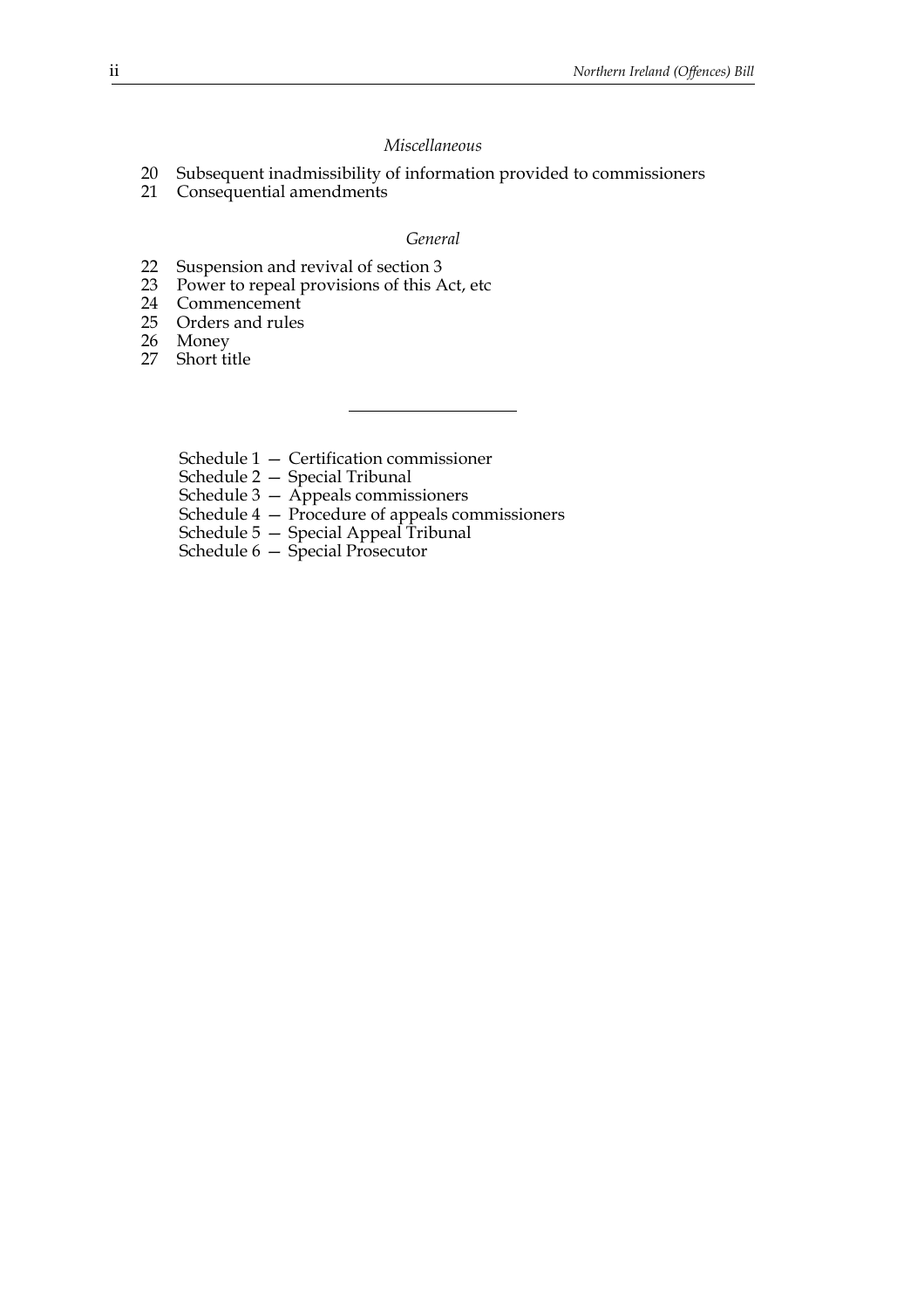# **BILL**

#### TO

Make special provision about certain offences committed, or alleged to have been committed, before 10th April 1998 in connection with terrorism and the affairs of Northern Ireland; and to provide for the amendment of the Northern Ireland (Sentences) Act 1998.

E IT ENACTED by the Queen's most Excellent Majesty, by and with the advice and consent of the Lords Spiritual and Temporal, and Commons, in this present **B** E IT ENACTED by the Queen's most Excellent Majesty, by and with consent of the Lords Spiritual and Temporal, and Commons, Parliament assembled, and by the authority of the same, as follows:  $-$ 

#### *Introductory*

#### <span id="page-4-0"></span>**1 Offences to which the Act applies**

- (1) An offence is one to which this Act applies if it is  $-$ 
	- (a) an offence under the law of any part of the United Kingdom committed before 10th April 1998 in connection with terrorism and the affairs of Northern Ireland (whether committed for terrorist purposes or not), or *5*
	- (b) an escape offence committed before that date in respect of an offence within paragraph (a).
- (2) In subsection (1) "escape offence" means  $-$ 
	- (a) an offence specified in paragraph 9 of Schedule 9 to the Terrorism Act 2000 (c. 11) (offences under the Prison Act (Northern Ireland) 1953  $(c. 18 (N.I.)))$ , or *10*
	- (b) an offence committed in another part of the United Kingdom which would, if committed in Northern Ireland, have constituted an offence specified in that paragraph.

#### *Certification*

#### <span id="page-4-1"></span>**2 Certification commissioner**

- (1) There is to be a certification commissioner appointed by the Secretary of State.
- (2) Schedule [1](#page-18-0) (further provision about the commissioner) has effect.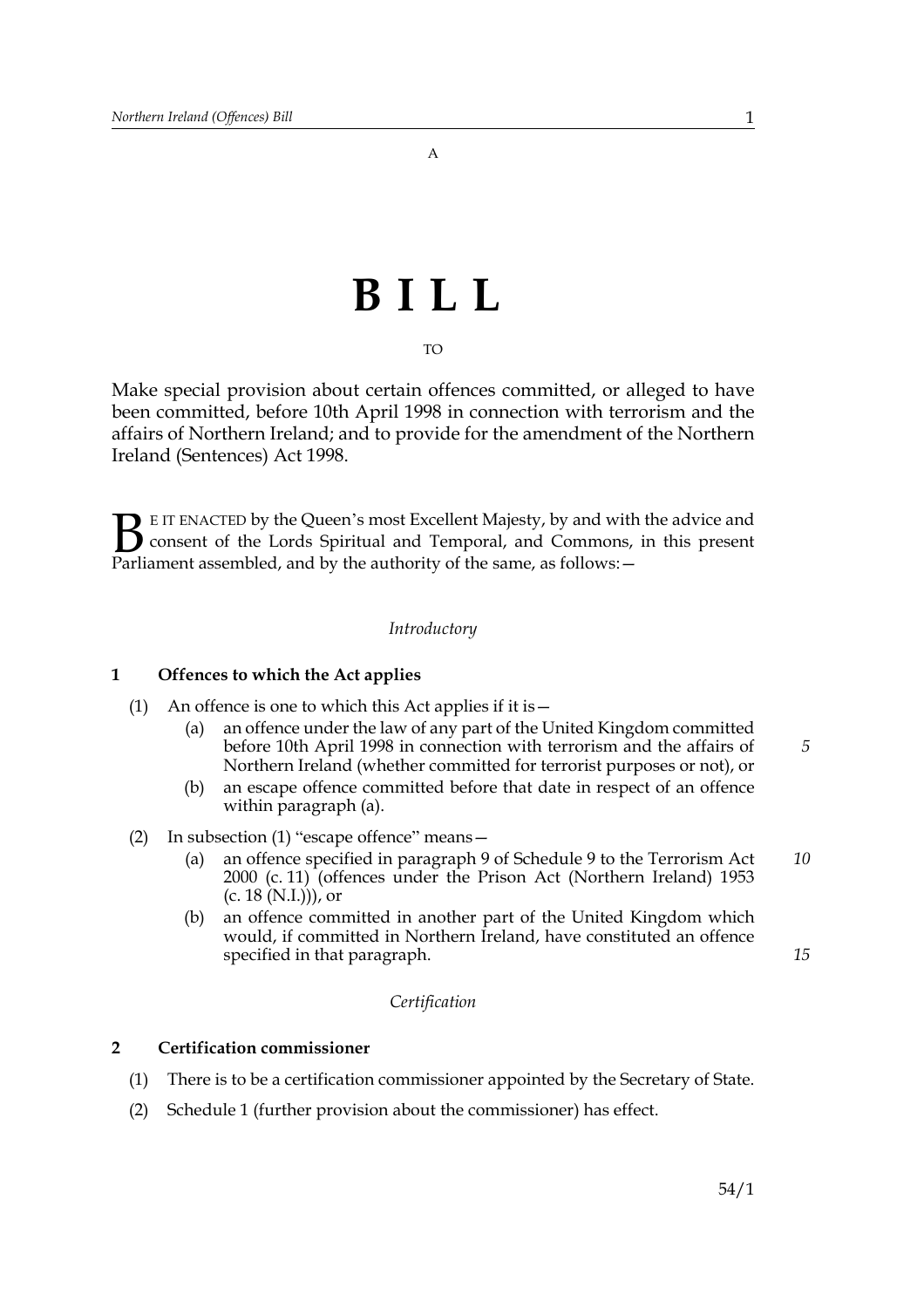#### <span id="page-5-0"></span>**3 Certificates of eligibility**

- (1) Where an application is made to the certification commissioner for a certificate of eligibility, the commissioner must issue a certificate if  $-$ 
	- (a) the applicant falls within subsection (2), and
	- (b) it appears to the commissioner, on the information available to him, that the applicant meets the conditions in subsection (3).

Otherwise, the commissioner must refuse the application.

- (2) An applicant falls within this subsection if  $-$ 
	- (a) a senior member of the Police Service of Northern Ireland states in writing $-$ 
		- (i) that members of that Service have, and have had since before 1st November 2005, reasonable grounds for suspecting the applicant to be guilty of an offence to which this Act applies, and
		- (ii) that the applicant would have been arrested for the offence before that date but for the fact that he was believed to be outside the United Kingdom; *15*
	- (b) the applicant has been charged with an offence to which this Act applies (but not convicted or acquitted of it); or
	- (c) the applicant has been convicted of such an offence and  $-$ 
		- (i) has not been sentenced for it,
		- (ii) is serving (whether in custody or on licence) a sentence of imprisonment imposed in respect of it, or
		- (iii) is unlawfully at large during the currency of such a sentence.
- (3) The conditions are  $-$ 
	- (a) that the applicant does not support a specified organisation;
	- (b) that he is not concerned or likely to be concerned in the commission, preparation or instigation of acts of terrorism;
	- (c) that he has not been convicted of an offence committed on or after 10th April 1998 which would, if committed before that date, be an offence to which this Act applies; *30*
	- (d) that no sentence of imprisonment for a term of five years or more has been imposed on him on conviction of  $-$ 
		- (i) an offence under the law of any part of the United Kingdom committed on or after 10th April 1998, or
		- (ii) a serious foreign offence committed on or after that date.
- (4) A statement under subsection (2)(a) must identify, so far as possible by date and place, the conduct constituting each relevant offence.
- $(5)$  In subsection  $(4)$  "relevant offence" means an offence, other than an offence with which the applicant has been charged or of which he has been convicted, of which he is and has been suspected as mentioned in subsection (2)(a). *40*
- (6) A certificate of eligibility must specify  $-$ 
	- (a) where paragraph (a) of subsection (2) applies, the conduct identified under subsection (4);
	- (b) where paragraph (b) of subsection (2) applies, each offence with which the applicant has been charged as mentioned in that paragraph; *45*
	- (c) where paragraph (c) of subsection (2) applies, each offence of which he has been convicted as mentioned in that paragraph.

*25*

*35*

*20*

*5*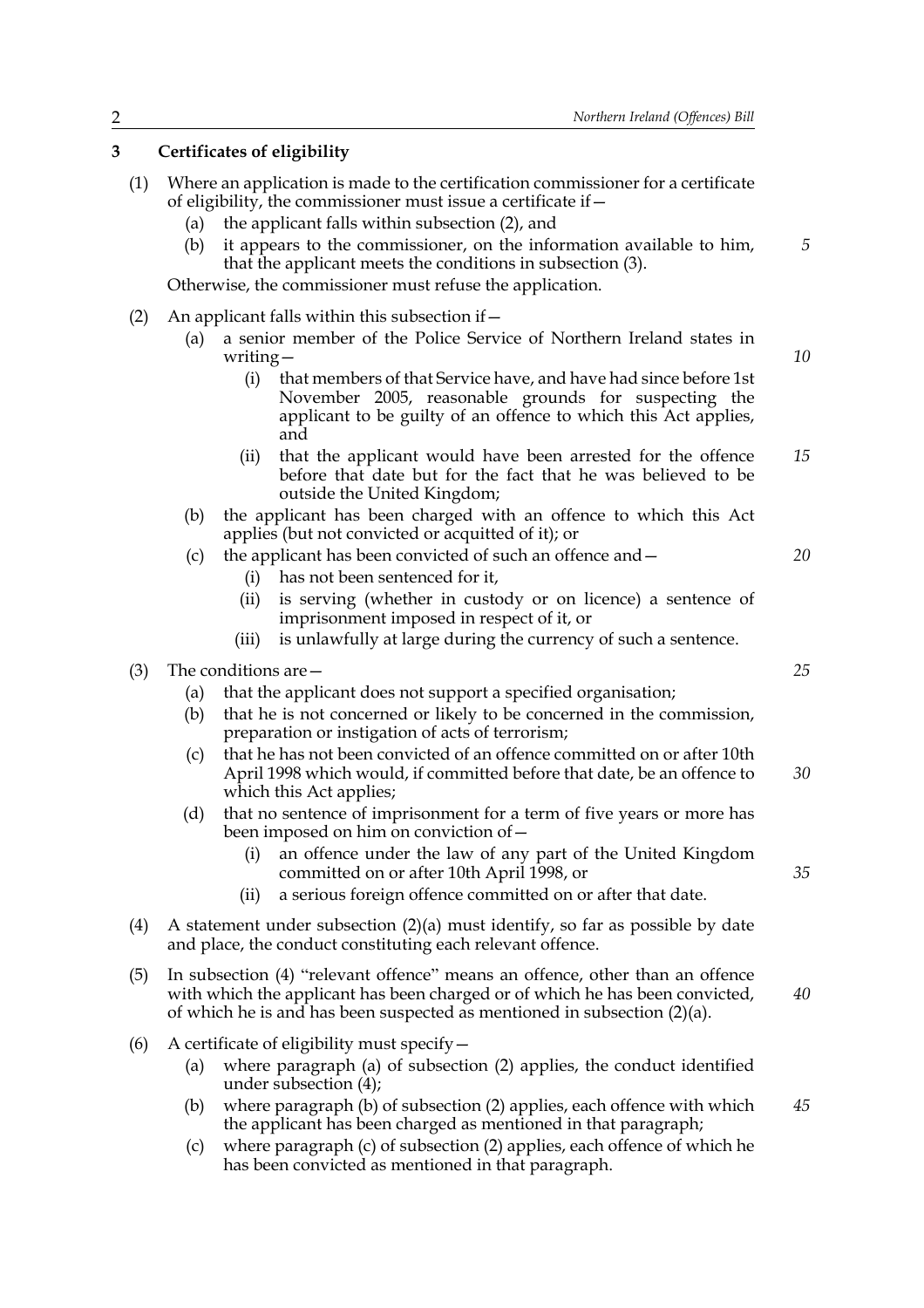<span id="page-6-0"></span>(7) An offence is a "certified offence" for the purposes of this Act if it is  $-$ (a) an offence to which this Act applies constituted by conduct specified under subsection  $(6)(a)$ , (b) an offence committed before 10th April 1998 in connection with an offence within paragraph (a) above, or (c) an offence specified under subsection  $(6)(b)$  or (c). A reference in this Act to a certified offence, in relation to a person holding a certificate of eligibility, is a reference to an offence of that person certified by virtue of that certificate.  $(8)$  In this section  $-$ "senior member", in relation to the Police Service of Northern Ireland, means a member of that service who is of at least the rank of superintendent; "serious foreign offence" means an offence under the law of a country or territory outside the United Kingdom which, if the conduct in question occurred in Northern Ireland, would be an offence under the law of Northern Ireland punishable with imprisonment for five years or more. **4 Making and dealing with applications for certificates** (1) An application for a certificate of eligibility must be made by or on behalf of the applicant in the manner required by the certification commissioner. (2) The applicant (or those acting on his behalf) must provide any information or document required by the commissioner. (3) The applicant must provide any physical evidence of his identity, of a kind prescribed by rules made by the Secretary of State, that the commissioner may require. (4) The commissioner must inform the Secretary of State and the Director of Public Prosecutions for Northern Ireland of the application. (5) The Secretary of State may make representations to the commissioner about the application. (6) When the commissioner grants or refuses an application for a certificate of eligibility he must give notice of the decision and of the reasons for it  $-$ (a) to the applicant, and (b) to the Secretary of State. (7) The Secretary of State must make rules governing the procedure to be followed by the commissioner. (8) The rules may in particular include  $-$ (a) provision as to the period within which an application must be determined; (b) provision about providing, obtaining or disclosing information, documents or evidence in connection with an application; (c) provision preventing information about an applicant from being disclosed to anyone other than the commissioner if the Secretary of

> (d) provision preventing reasons that are required to be given under subsection (6)(a) from making reference to any matter that is certified by the Secretary of State as satisfying conditions so specified;

State certifies that it satisfies conditions specified in the rules;

*10*

*15*

*5*

*20*

*25*

*35*

*30*

*40*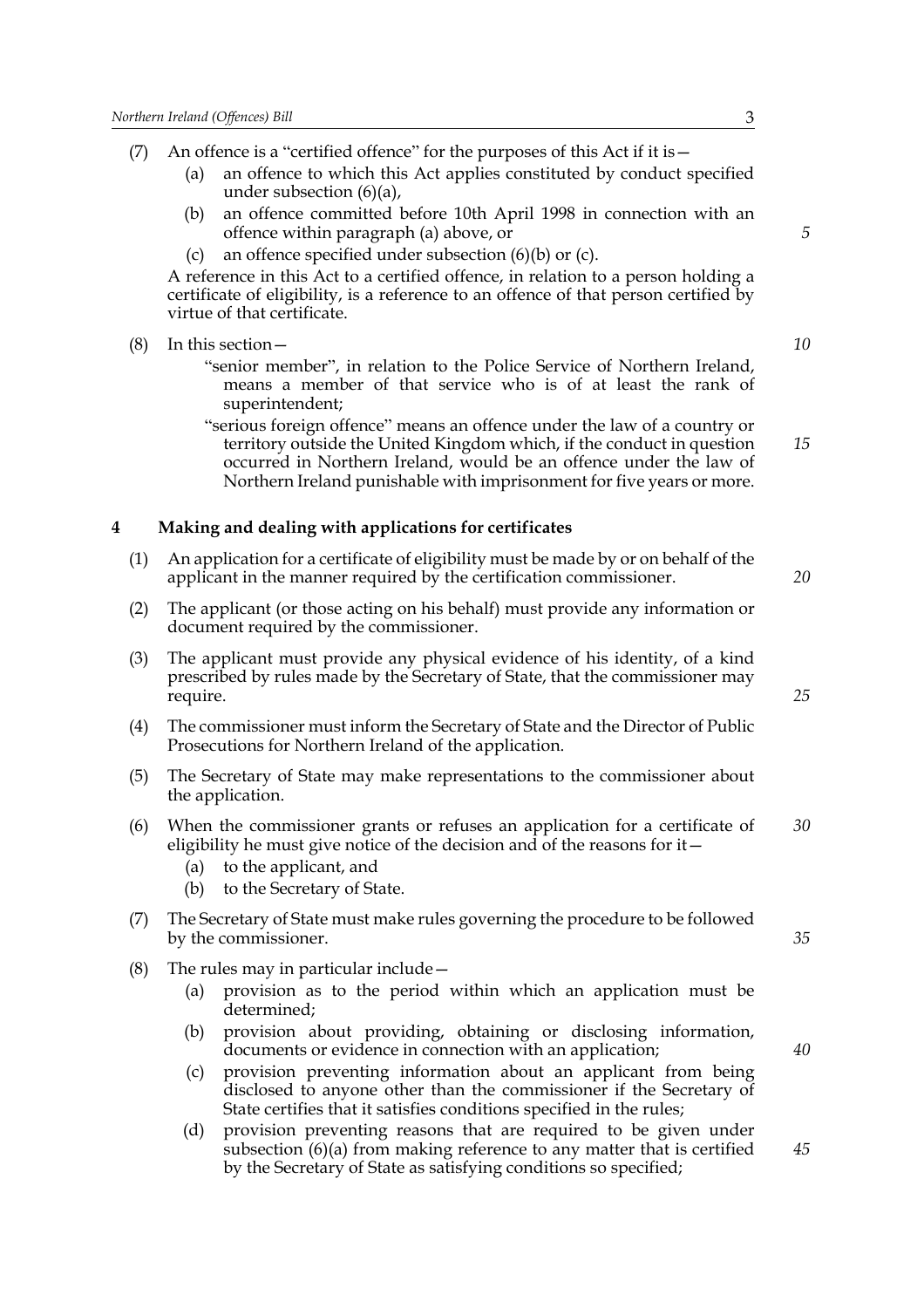*5*

*15*

*20*

*25*

- (e) provision about the persons to be notified of the grant or refusal of an application for a certificate of eligibility;
- (f) provision about amendment of certificates of eligibility (whether by the addition or deletion of certified offences or otherwise).
- <span id="page-7-2"></span>(9) The Secretary of State may give directions as to the provision of assistance by members of the Police Service of Northern Ireland to the certification commissioner in connection with the exercise of his functions, including in particular directions as to the content and form of statements under section  $3(2)(a)$ .
- (10) Every member of the Police Service of Northern Ireland must comply with  $-$ *10*
	- (a) any requirement imposed by or under rules made under this section;
	- (b) any direction given under subsection [\(9\).](#page-7-2)
- (11) If the Secretary of State is satisfied that the provision of any particular information to the commissioner would be prejudicial to national security or would pose a significant risk to a person's safety  $-$ 
	- (a) he need not provide that information to the commissioner when responding to a request for information from him;
	- (b) he may when exercising his power under subsection [\(9\)](#page-7-2) direct that the information is not to be provided to the commissioner.

#### <span id="page-7-0"></span>**5 No proceedings while application for certificate pending**

- (1) Where a person applies for a certificate of eligibility  $-$ 
	- (a) no proceedings may be commenced for  $-$ 
		- (i) an offence to which this Act applies, or
		- (ii) an offence committed before 10th April 1998 in connection with such an offence,

until the application is determined;

- (b) any such proceedings already commenced are to be suspended until then.
- (2) Where proceedings are adjourned by virtue of subsection (1)(b) the court has the same powers to remand the person (in custody or on bail) as it has in the case of an adjournment for any other reason. *30*
- (3) Subsection (1) does not apply in the case of a second or subsequent application unless the certification commissioner certifies that there has been a material change of circumstances since the previous application.
- (4) For the purposes of this section a person's application for a certificate is determined when-*35*
	- (a) the certificate is granted and either the Secretary of State's appeal against the grant has been determined or the time allowed for him to bring an appeal has expired without his having brought one, or
	- (b) the certificate is refused and either the person's appeal against the refusal has been determined or the time allowed for him to bring an appeal has expired without his having brought one. *40*

#### <span id="page-7-1"></span>**6 Cancellation of certificate**

(1) The Secretary of State may cancel a person's certificate of eligibility if he believes that  $\sim$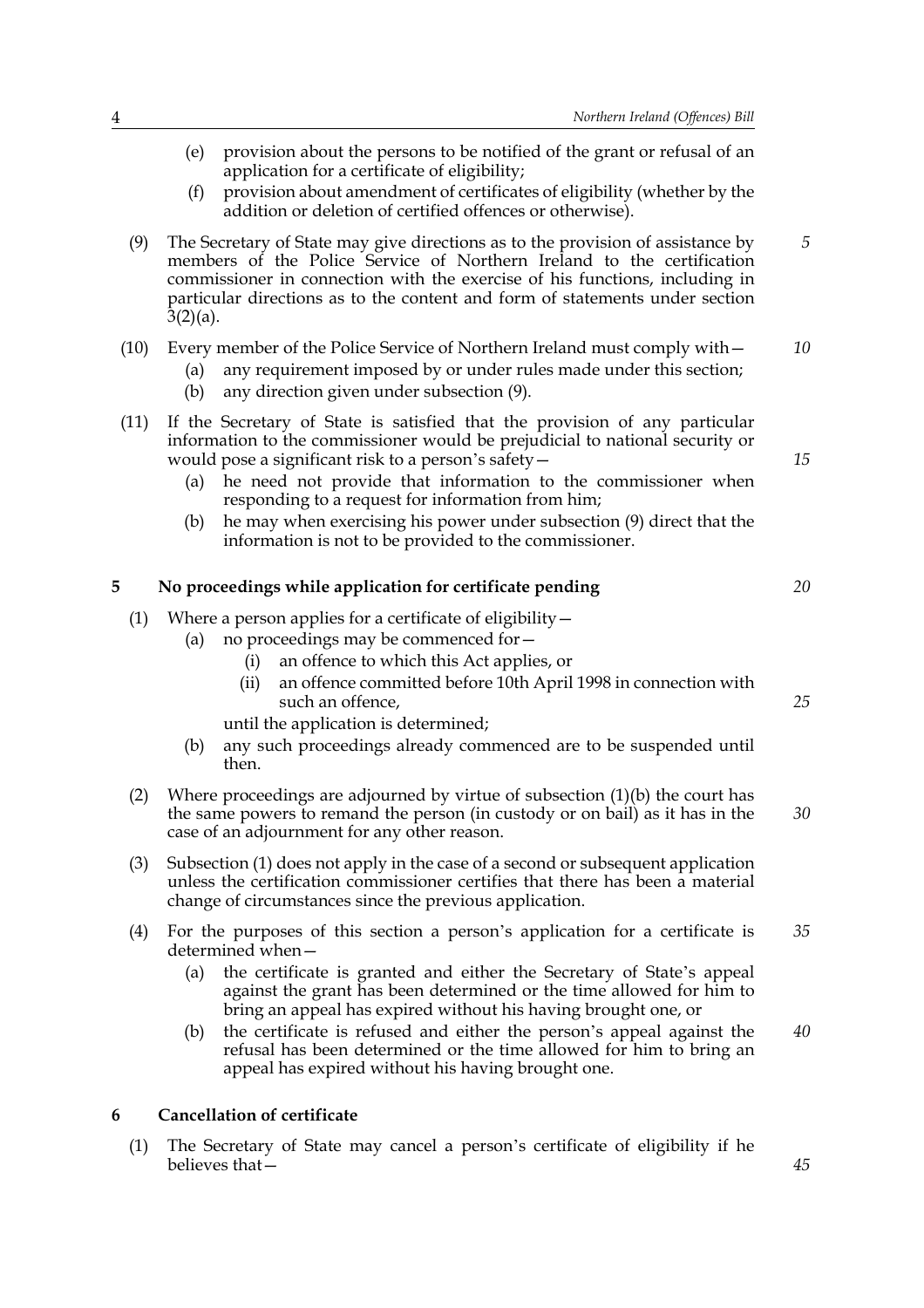- (b) the person has at any time supported an organisation that  $-$ 
	- (i) is currently a specified organisation, and
	- (ii) has become a specified organisation since the certificate was granted.
- (2) When the Secretary of State cancels a person's certificate of eligibility he  $must$ 
	- (a) give him notice of the cancellation and of the reasons for it;
	- (b) inform the Director of Public Prosecutions for Northern Ireland.
- (3) The Secretary of State may make rules preventing reasons that are required to be given under subsection (2)(a) from making reference to any matter that satisfies conditions specified in the rules.

#### *Exemptions, special procedures and licences*

#### <span id="page-8-0"></span>**7 Exemption from arrest etc**

- (1) Where a person holds a certificate of eligibility, none of the following powers may be exercised in respect of him in connection with a certified offence if he has not been convicted of it.
- (2) The powers are  $-$ 
	- (a) a power of arrest or detention;
	- (b) a power of entry or search;
	- (c) a power to remand in custody or on bail;
	- (d) a power to take fingerprints or samples.
- (3) Where a person holds a certificate of eligibility, no power to obtain information exercisable in relation to criminal proceedings is exercisable in respect of him in connection with a certified offence if he has not been convicted of it. *25*
- (4) Nothing done in relation to a person before a certificate of eligibility is issued to him is to be treated as unlawful by reason of the issue of the certificate.

#### <span id="page-8-1"></span>**8 Trial by Special Tribunal**

- (1) A person who holds a certificate of eligibility may be tried for a certified offence only by a tribunal to be known as the Special Tribunal. *30*
- (2) The Special Tribunal may not try any offence that is not a certified offence. This is subject to paragraph [4](#page-20-0) of Schedule [2.](#page-19-0)
- (3) There is no obligation on a defendant to appear before the Special Tribunal.
- (4) Where a defendant declines to appear but is represented, pleas may be entered on his behalf by his representative. *35*
- (5) A defendant who declines to appear is to be taken as having pleaded not guilty to all the charges against him, except for any to which a plea is entered by virtue of subsection (4).

*15*

*5*

*10*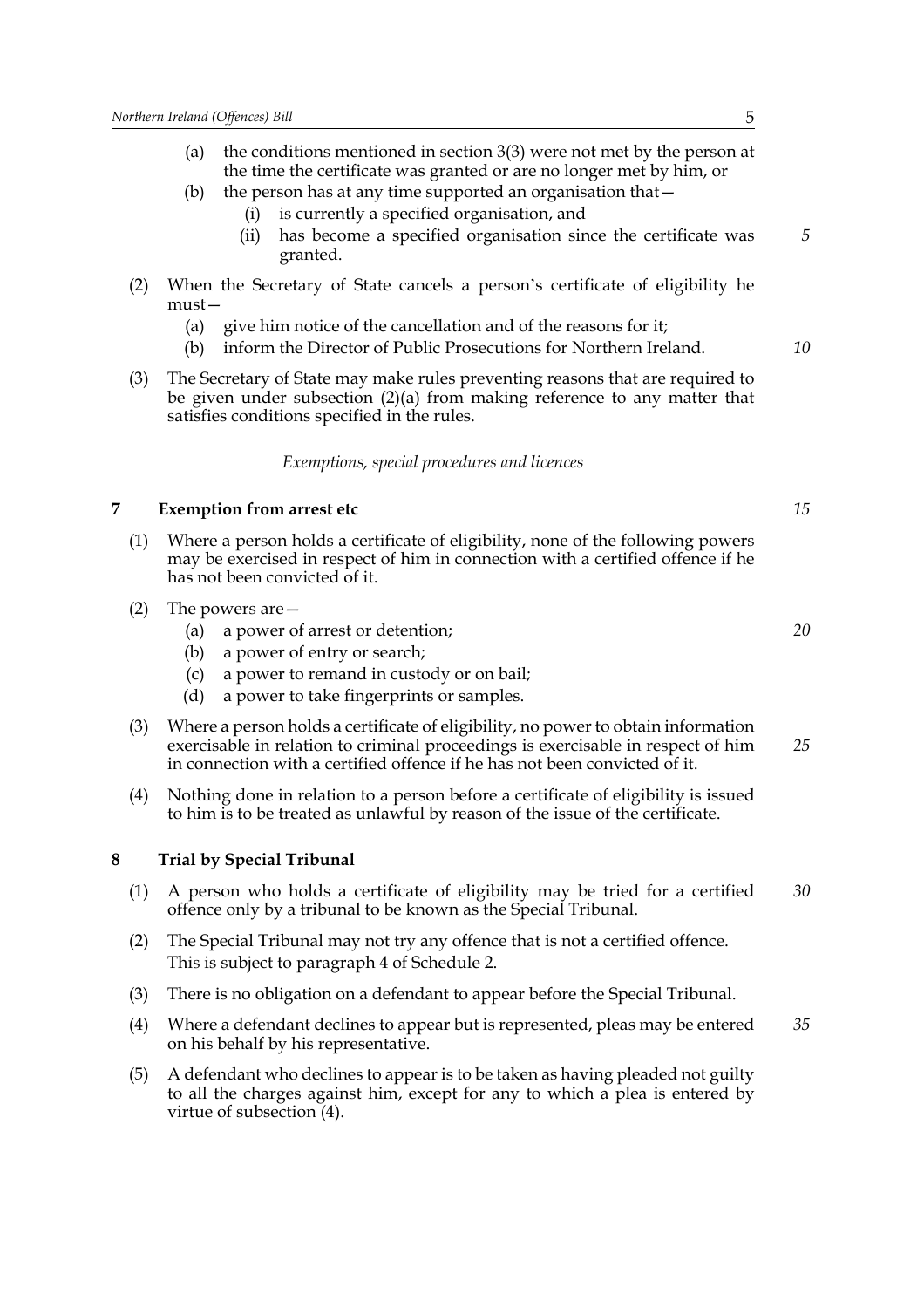- (6) Where the Special Tribunal convicts a person of an offence, it must give a judgment stating the reasons for the conviction at or as soon as is reasonably practicable after the time of conviction.
- (7) Subject to the provisions of this  $Act-$ 
	- (a) the Special Tribunal has the same powers, authorities and jurisdiction as the Crown Court (including power to determine any question and to make any finding that would, in the case of the Crown Court sitting with a jury, be required to be determined or made by the jury);
	- (b) anything done by or in relation to the Special Tribunal has effect as if done by or in relation to the Crown Court.
- <span id="page-9-0"></span>(8) Schedule [2](#page-19-0) (further provision about the Special Tribunal) has effect.

#### **9 Entitlement to licence**

- $(1)$  Where
	- (a) a person who holds a certificate of eligibility receives a sentence of imprisonment in respect of a certified offence, or
	- (b) a certificate of eligibility is issued to a person who is  $$ 
		- serving (whether in custody or on licence) a sentence of imprisonment imposed in respect of a certified offence, or
	- (ii) unlawfully at large during the currency of such a sentence, then, subject to subsections (2) and (3), he must as soon as possible be given a licence under this section. *20*
- (2) A person is not eligible for a licence under this section unless he complies with such requirements as the Secretary of State may impose as to attendance at a specified place and provision of fingerprints and non-intimate samples.
- (3) A person subject to a sentence of life imprisonment is not eligible for a licence under this section if it appears to the Secretary of State that, on release, he would be a danger to the public. *25*
- (4) A person to whom a licence under this section is given in relation to a sentence is not required to serve any part, or any further part, of the sentence in custody unless the licence is suspended or revoked.
- (5) Where a person is on licence under this section in relation to a sentence for a fixed term, the sentence expires (and the licence lapses) on the expiry of two thirds of what would (apart from this subsection) be the full term of the sentence.
- $(6)$  Where
	- (a) a person becomes eligible for a licence under this section in relation to a sentence for a fixed term, and
	- (b) at the time when he becomes eligible, at least two thirds of what would (apart from this section) be the full term of the sentence has expired,

the sentence expires at that time.

(7) Subsections (5) and (6) have effect in relation to consecutive sentences as if the sentences were a single sentence and the aggregate of their terms were a single term.

*35*

*30*

*5*

*10*

*15*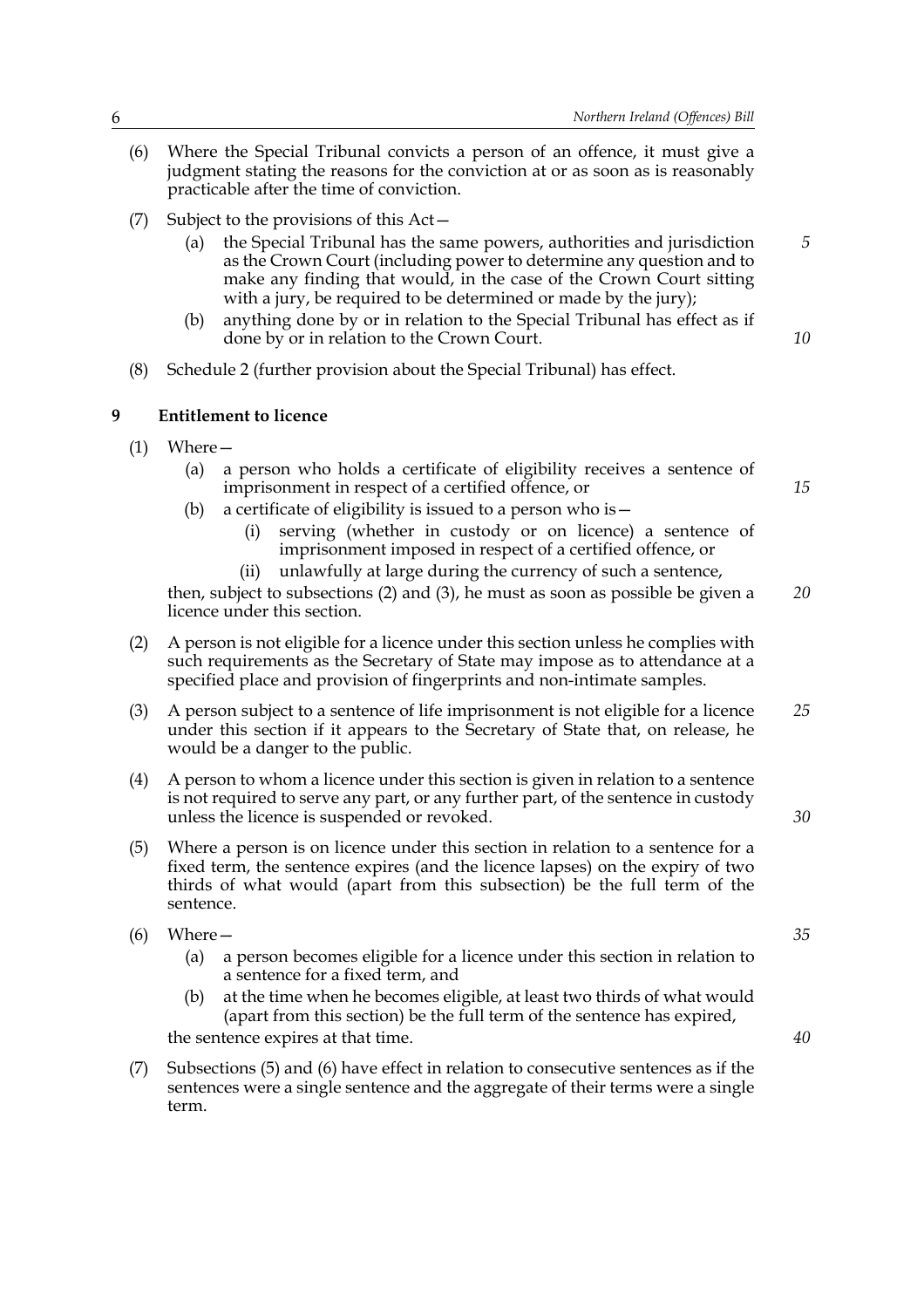(8) A licence under this section given in respect of a sentence has effect in place of any other licence that had effect in respect of that sentence immediately before the licence under this section was given.

#### <span id="page-10-0"></span>**10 Conditions of licence**

- (1) A person's licence under section  $9$  is subject to the following conditions, but no others.
- (2) The conditions are  $-$ 
	- (a) those mentioned in section 3(3);
	- (b) in the case of a sentence of life imprisonment, the condition that he does not become a danger to the public;
	- (c) the condition that no organisation that he has at any time supported becomes a specified organisation after the licence is given.

#### <span id="page-10-1"></span>**11 Suspension and revocation of licence**

- (1) The Secretary of State may suspend a person's licence under section 9 if he believes that any of the conditions mentioned in section  $3(3)$  or  $10(2)(b)$  and (c) has been broken or is likely to be broken. *15*
- (2) He must give notice of the suspension and of the reasons for it  $-$ 
	- (a) to the person, and
	- (b) to the appeals commissioners.
- (3) Where a licence is suspended, the person's case is to be considered by the appeals commissioners. *20*
- (4) If the commissioners think that none of the conditions imposed by the licence has been or is likely to be broken, they must confirm the licence; otherwise, they must revoke it.
- (5) The commissioners must give notice of their decision and of the reasons for it  $-$ *25*
	- (a) to the person, and
	- (b) to the Secretary of State.
- (6) While a licence is suspended, the person is to be detained in pursuance of his sentence and, if at large, is unlawfully at large; and such detention is not made unlawful by a subsequent confirmation of the licence.
- (7) If a licence is confirmed, the person is entitled to be released immediately (so far as the relevant sentence is concerned).
- (8) If a licence is revoked, the person becomes subject to whatever provision for his release would have applied in his case had the licence not been given.
- (9) The Secretary of State may make rules  $-$ 
	- (a) preventing reasons that are required to be given under subsection (2) from making reference to any matter that satisfies conditions specified in the rules;
	- (b) preventing reasons that are required to be given under subsection  $(5)(a)$ from making reference to any matter that is certified by the Secretary of State as satisfying conditions so specified. *40*
- $(10)$  In this section "appeals commissioners" means the commissioners appointed under section 13.

*5*

*10*

*35*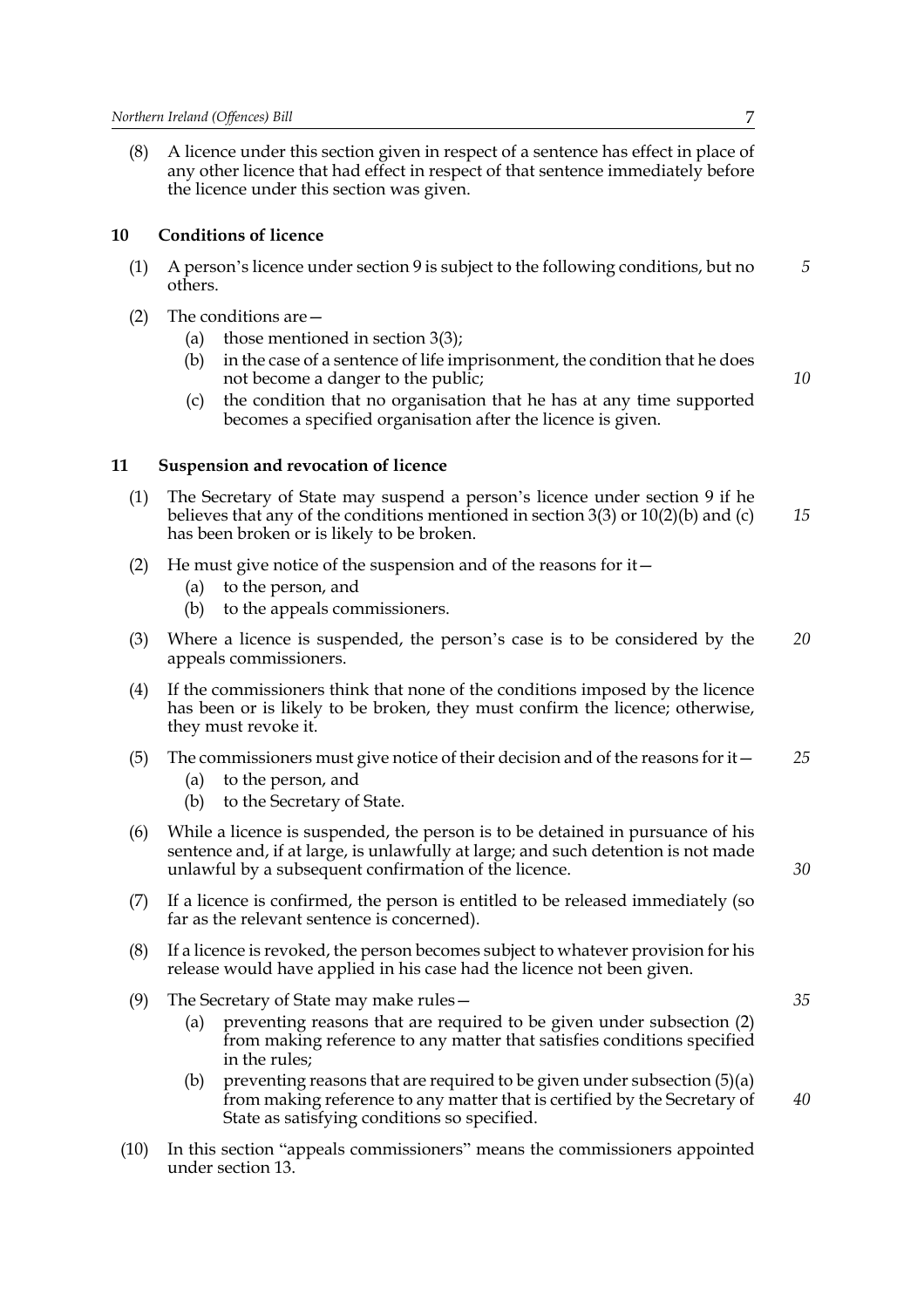*Appeals etc*

#### <span id="page-11-0"></span>**12 Rights of appeal: certificates of eligibility**

- (1) A person whose application for a certificate of eligibility is refused may appeal to the appeals commissioners against the refusal.
- (2) The Secretary of State may appeal to the appeals commissioners against the grant of a certificate of eligibility. *5*
- (3) A person whose certificate of eligibility is cancelled under section 6 may appeal to the appeals commissioners against the cancellation.

#### <span id="page-11-1"></span>**13 Appeals commissioners**

- (1) There are to be appeals commissioners appointed by the Secretary of State. *10*
- (2) In making appointments the Secretary of State must have regard to the desirability of the commissioners, as a group, commanding widespread acceptance throughout the community in Northern Ireland.
- <span id="page-11-2"></span>(3) Schedule [3](#page-21-0) (further provision about the commissioners) has effect.

#### **14 Procedure of appeals commissioners**

Schedule [4](#page-22-0) (provision about the procedure of the appeals commissioners) has effect.

#### <span id="page-11-3"></span>**15 Review by appeals commissioners**

- (1) The exercise of functions under this Act by  $-$ 
	- (a) the certification commissioner, or
	- (b) the Secretary of State,

may be questioned in legal proceedings only before the appeals commissioners.

- (2) The appeals commissioners are the appropriate tribunal for the purposes of section 7 of the Human Rights Act 1998 (c. 42) in relation to proceedings all or part of which call into question the exercise of any of the functions under this  $\tilde{A}$ ct of  $-$ *25*
	- (a) the certification commissioner, or
	- (b) the Secretary of State.
- (3) The appeals commissioners may hear proceedings that could, but for this section, be brought in the High Court. *30*
- (4) In proceedings brought by virtue of subsection (3), the appeals commissioners may do anything that the High Court may do.
- (5) The exercise by the appeals commissioners of functions under this Act may not be questioned in any criminal proceedings.

#### <span id="page-11-4"></span>**16 Appeal to Special Appeal Tribunal**

(1) A person convicted of an offence by the Special Tribunal may appeal to a tribunal to be known as the Special Appeal Tribunal.

*20*

*35*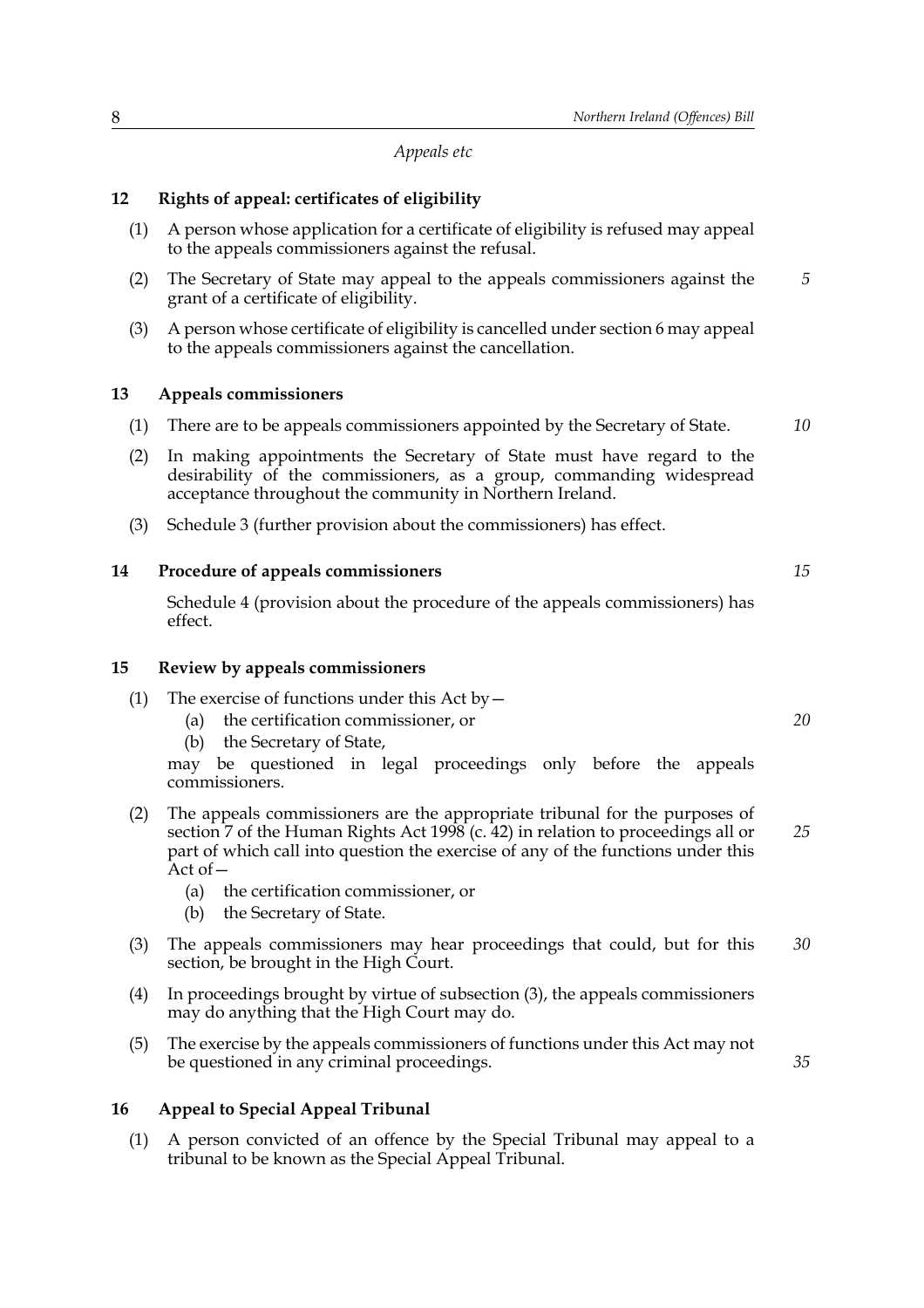- (2) He may appeal  $-$ 
	- (a) against his conviction, on any ground;
	- (b) against sentence passed on conviction, unless the sentence is fixed by law.
- (3) For the purposes of subsection (2)(b) an order under Article 5(1) or (3) of the Life Sentences (Northern Ireland) Order 2001 (S.I. 2001/2564 (N.I. 2)) (tariffs etc in life sentence cases) is a sentence passed on conviction (but not a sentence fixed by law). *5*
- (4) No leave is required for an appeal to be brought under this section.
- (5) There is no appeal from the Special Appeal Tribunal exercising jurisdiction under this section. *10*
- (6) Subject to the provisions of this  $Act-$ 
	- (a) the Special Appeal Tribunal has the same powers, authorities and jurisdiction as the Court of Appeal;
	- (b) anything done by or in relation to the Special Appeal Tribunal has effect as if done by or in relation to the Court of Appeal. *15*
- (7) Schedule [5](#page-24-0) (further provision about the Special Appeal Tribunal) has effect.
- $(8)$  In this section (and in that Schedule) "Court of Appeal" means the court referred to as such in the Criminal Appeal (Northern Ireland) Act 1980 (c. 47).

#### <span id="page-12-0"></span>**17 Review by Special Appeal Tribunal**

- (1) The exercise of functions under this Act by the appeals commissioners may be questioned in legal proceedings only before the Special Appeal Tribunal.
- (2) The Special Appeal Tribunal is the appropriate tribunal for the purposes of section 7 of the Human Rights Act 1998 (c. 42) in relation to proceedings all or part of which call into question the exercise of any of the functions under this Act of the appeals commissioners. *25*
- (3) The Special Appeal Tribunal may hear proceedings that could, but for this section, be brought in the High Court.
- (4) In proceedings brought by virtue of subsection (3), the Special Appeal Tribunal may do anything that the High Court may do.
- (5) There is no appeal from the Special Appeal Tribunal exercising jurisdiction under this section.

#### *Conduct of prosecutions*

#### <span id="page-12-1"></span>**18 Special Prosecutor**

- (1) The Secretary of State, after consultation with the Advocate General for Northern Ireland, must appoint a person, to be known as the Special Prosecutor-*35*
	- (a) to institute and have the conduct on behalf of the Crown of all proceedings before the Special Tribunal, and
	- (b) to have the conduct on behalf of the Crown of all proceedings before the Special Appeal Tribunal. *40*

*20*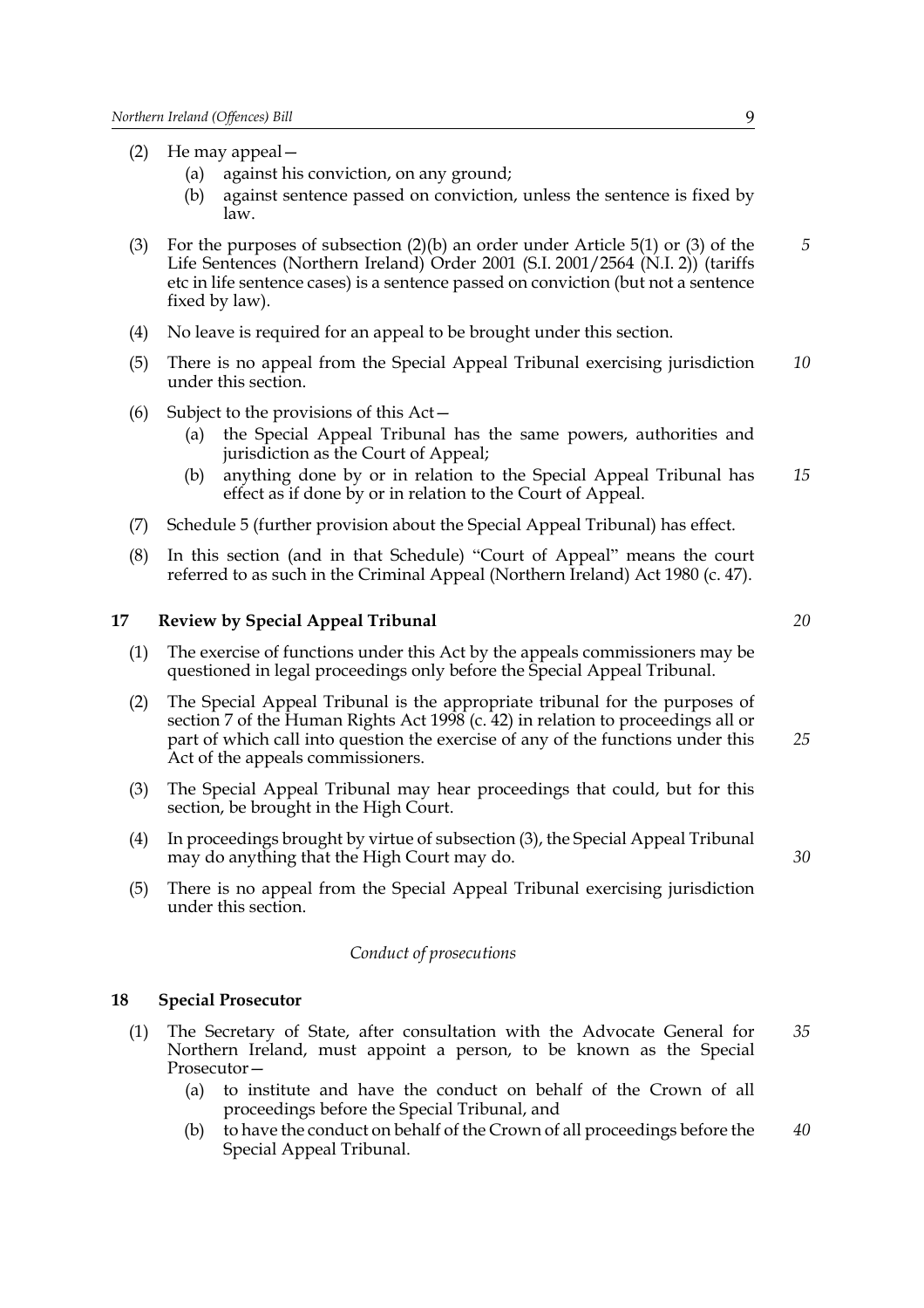- (2) The Special Prosecutor must exercise his functions under the superintendence of the Advocate General for Northern Ireland.
- (3) Schedule [6](#page-25-0) (further provision about the Special Prosecutor) has effect.

#### *Interpretation*

#### <span id="page-13-0"></span>**19 Interpretation**

(1) In this Act $-$ 

"certificate of eligibility" means a certificate under section 3;

- "certified offence" has the meaning given by section  $3(7)$  (and see paragraph [4](#page-20-0) of Schedule [2](#page-19-0));
- "enactment" includes Northern Ireland legislation;
- "fingerprint" and "non-intimate sample" have the meaning given by Article 53 of the Police and Criminal Evidence (Northern Ireland) Order 1989 (S.I. 1989/1341 (N.I. 12));
- "high judicial office" has the same meaning as in Part 3 of the Constitutional Reform Act 2005 (c. 4);
- "specified organisation" has the same meaning as in section 3 of the Northern Ireland (Sentences) Act 1998 (c. 35);

"terrorism" has the same meaning as in the Terrorism Act  $2000$  (c. 11).

- (2) A reference in this Act to a person being charged with an offence includes a reference to  $-$ 
	- (a) a summons or warrant being issued in respect of an offence under Article 20 of the Magistrates' Courts (Northern Ireland) Order 1981 (S.I.  $1981/1675$  (N.I. 26)) or section 1 of the Magistrates' Courts Act 1980 (c. 43), or
	- (b) a warrant being issued in Scotland to arrest and commit a person suspected of an offence. *25*
- (3) For the purposes of this Act a person holds a certificate of eligibility if such a certificate has been issued to him and has not been cancelled.
- (4) A reference in this Act to a sentence of imprisonment, in relation to a person sentenced to some other form of detention by reason of being below the minimum age for imprisonment, is a reference to that other form of detention. In particular, a reference to a sentence of life imprisonment includes a reference to a sentence of detention at Her Majesty's, or the Secretary of State's, pleasure.
- (5) A reference in this Act to a sentence of imprisonment for a term of five years or more includes a reference to a sentence of life imprisonment.

#### *Miscellaneous*

#### <span id="page-13-1"></span>**20 Subsequent inadmissibility of information provided to commissioners**

- (1) This section relates to evidence and information that  $-$ 
	- (a) concerns a person's entitlement to a certificate of eligibility, and
	- (b) is provided by or on behalf of that person to the certification commissioner or to the appeals commissioners. *40*

*10*

*5*

*15*

*20*

*35*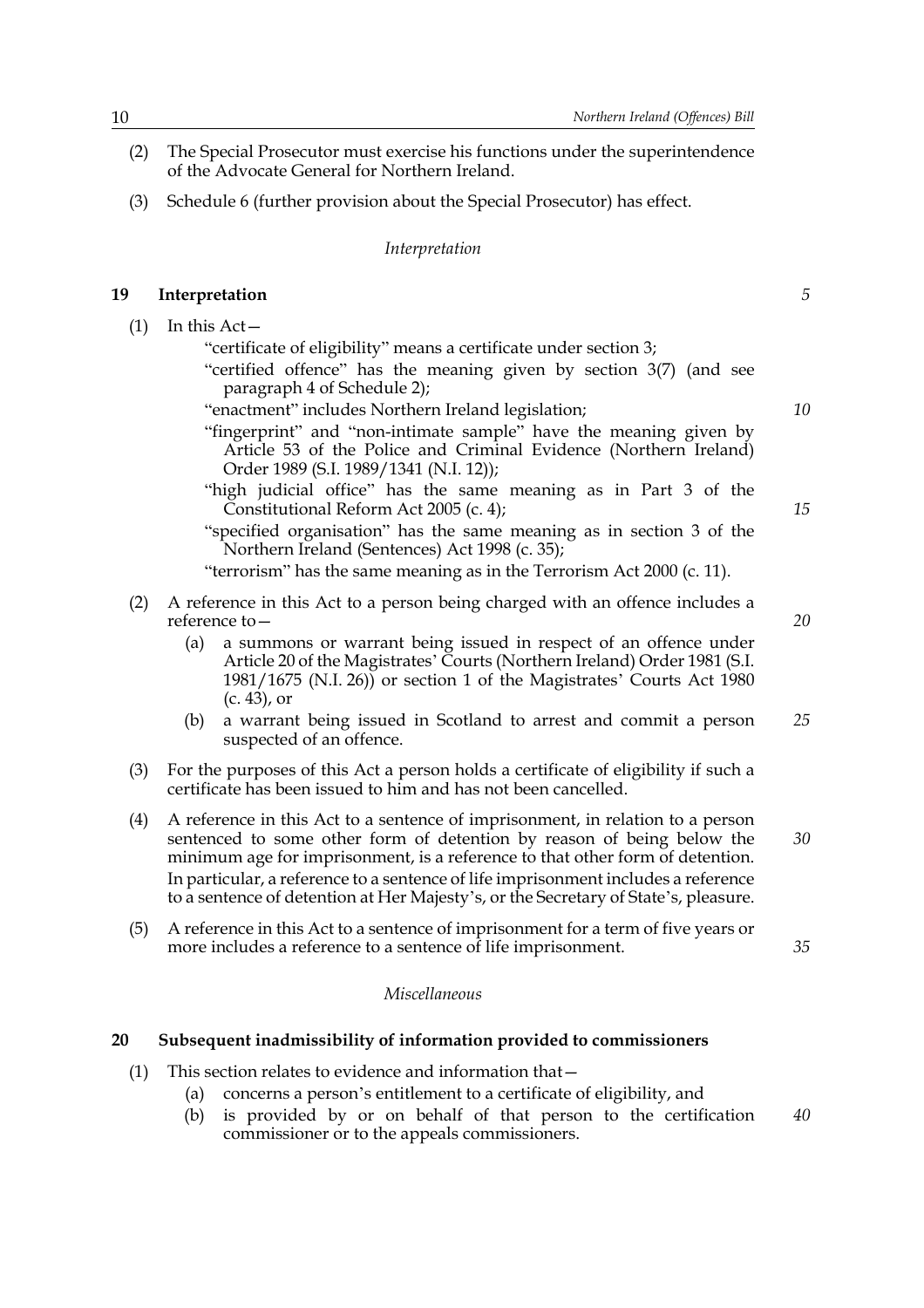- (2) The evidence or information is not admissible in proceedings before the Special Tribunal or the Special Appeal Tribunal.
- (3) The evidence or information is not admissible in  $-$ 
	- (a) proceedings for an offence under section 29, 30(1), 31 or 35 of the Northern Ireland (Emergency Provisions) Act 1996 (c. 22);
	- (b) proceedings for an offence under section 2(1), 3, 9, 10, 11 or 18 of the Prevention of Terrorism (Temporary Provisions) Act 1989 (c. 4);
	- (c) proceedings for an offence under section 5 of the Criminal Law Act (Northern Ireland) 1967 (c. 18 (N.I.)) or of the Criminal Law Act 1967 (c. 58) that relates to an offence mentioned in paragraph (a) or (b);
	- (d) proceedings for an offence of aiding, abetting, counselling, procuring or inciting the commission of an offence mentioned in any of paragraphs (a) to (c), or of attempting or conspiring to commit an offence so mentioned.
- (4) The evidence or information  $-$ 
	- (a) is not admissible in proceedings on applications made under paragraph 1, 2, 5, 11, 13,  $\overline{2}2$ , 28 or 30 of Schedule 5 to the Terrorism Act 2000 (c. 11);
	- (b) is not admissible in proceedings under Article 50 or 51 of the Proceeds of Crime (Northern Ireland) Order 1996 (S.I. 1996/1299 (N.I. 9)) or Part 8 of the Proceeds of Crime Act 2002 (c. 29); *20*
	- (c) is not to be the subject of an order made by virtue of Article 54 of the Proceeds of Crime (Northern Ireland) Order 1996 or section 350 or 385 of the Proceeds of Crime Act 2002;
	- (d) is not to be the subject of a notice under Schedule 2 to the Proceeds of Crime (Northern Ireland) Order 1996. *25*
- (5) Subsections (2) and (3) do not prevent the admission of evidence adduced on behalf of the defendant.
- $(6)$  Subsection  $(2)$  does not prevent the admission of evidence as to the defendant's identity.
- $(7)$  A reference in subsection  $(3)$  to an offence under a provision ("the old provision") of  $-$ 
	- (a) the Northern Ireland (Emergency Provisions) Act 1996, or
	- (b) the Prevention of Terrorism (Temporary Provisions) Act 1989,

is to be taken as including a reference to an offence under the Terrorism Act 2000 that is committed in circumstances that would have amounted to the commission of an offence under the old provision before it ceased to have effect. *35*

#### <span id="page-14-0"></span>**21 Consequential amendments**

- (1) In Article 56 of the Mental Health (Northern Ireland) Order 1986 (S.I. 1986/595 (N.I. 4)) (further provision as to prisoners under sentence), in paragraph (3), after "the Sentence Review Commissioners" there is inserted ", the certification commissioner". *40*
- (2) In Article 79 of that Order (powers in relation to restricted patients subject to restriction directions) $-$ 
	- (a) in paragraph  $(5A)(a)(ii)$ , after "the Sentence Review Commissioners" there is inserted "or the certification commissioner";

*5*

*10*

*15*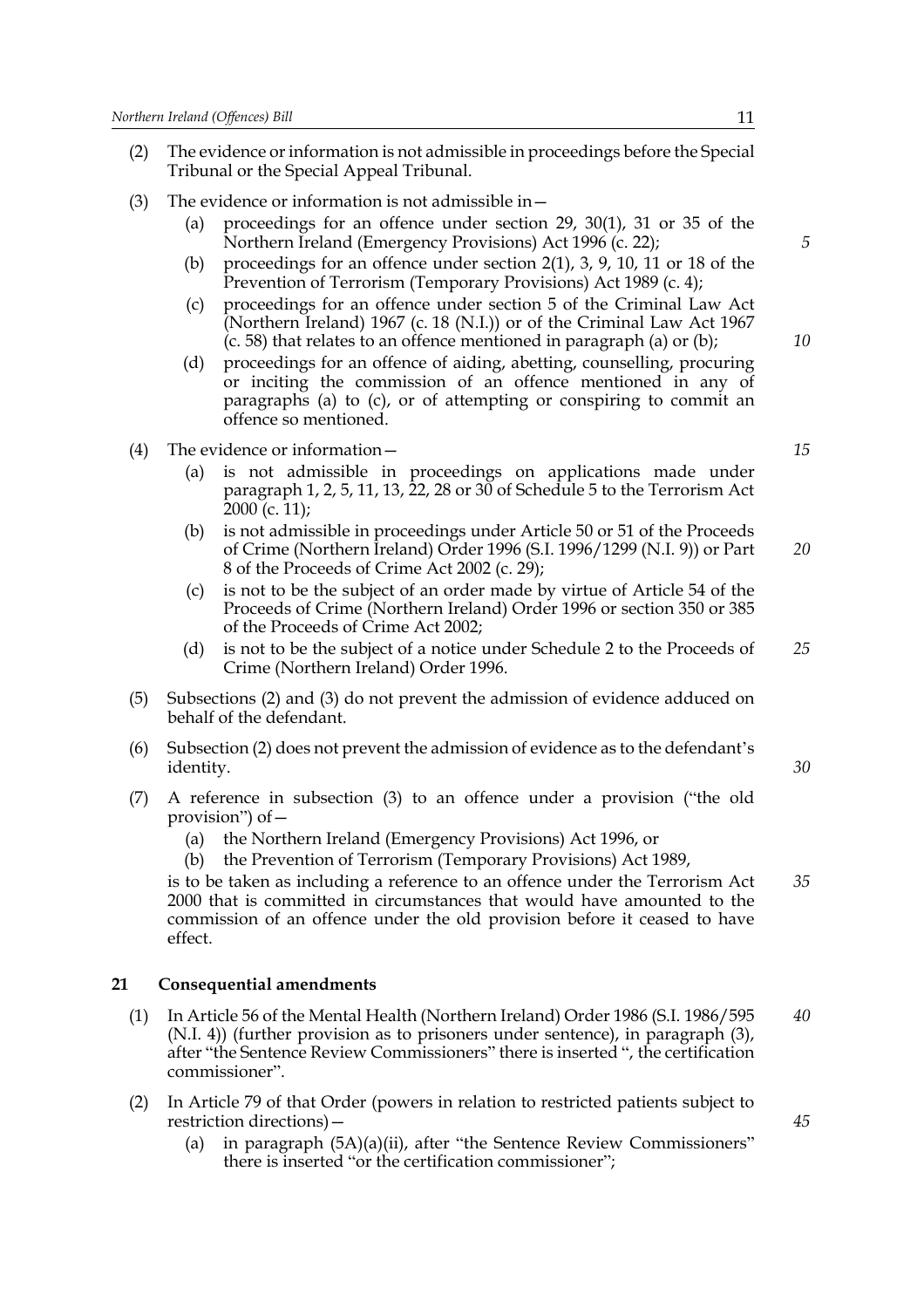- (b) in paragraph  $(5A)(b)$ , the "or" before sub-paragraph (ii) is omitted and at the end of that sub-paragraph there is inserted "or-
	- (iii) he is eligible for a licence under section 9 of the Northern Ireland (Offences) Act 2006 by virtue of which he would become so entitled,".
- (3) In section 18 of the Regulation of Investigatory Powers Act 2000 (c. 23) (exceptions to exclusion of matters from legal proceedings)  $-$ 
	- (a) in subsection (1), the "or" before paragraph (f) is omitted and after that paragraph there is inserted
		- ì(g) any proceedings before the appeals commissioners appointed under the Northern Ireland (Offences) Act 2006 or any proceedings arising out of proceedings before those commissioners."; *10*
	- (b) in subsection (2), for "paragraph (e) or (f)" there is substituted "paragraph (e), (f) or  $(g)$ ";
	- (c) in that subsection, the "or" before paragraph (b) is omitted and after that paragraph there is inserted -
		- $\degree$ (c) in the case of proceedings falling within paragraph (g),  $to-$ 
			- (i) a party, other than the Secretary of State, to any proceedings so falling; or *20*
			- (ii) any person who for the purposes of any proceedings so falling (but otherwise than by virtue of an appointment under paragraph 7(2) of Schedule [4](#page-22-0) to the Northern Ireland (Offences) Act 2006) represents such a party." *25*

*General*

#### <span id="page-15-1"></span><span id="page-15-0"></span>**22 Suspension and revival of section 3**

- (1) The Secretary of State may make orders suspending, or later reviving, the operation of section 3.
- (2) The effect of a suspension order under this section is  $-$ 
	- (a) to prevent the granting of a certificate of eligibility for which an application has already been made;
	- (b) to suspend the operation of section 5 in relation to an application already made;
	- (c) to suspend the operation of sections 7 and 8 in relation to a certificate already granted;
	- (d) to prevent the granting of a licence under section 9 pursuant to a certificate already granted.

This is subject to any later revival order.

(3) A suspension order under this section has no effect in relation to a sentence in respect of which a licence under section 9 is current or suspended when the order comes into force.

*5*

*15*

*35*

*30*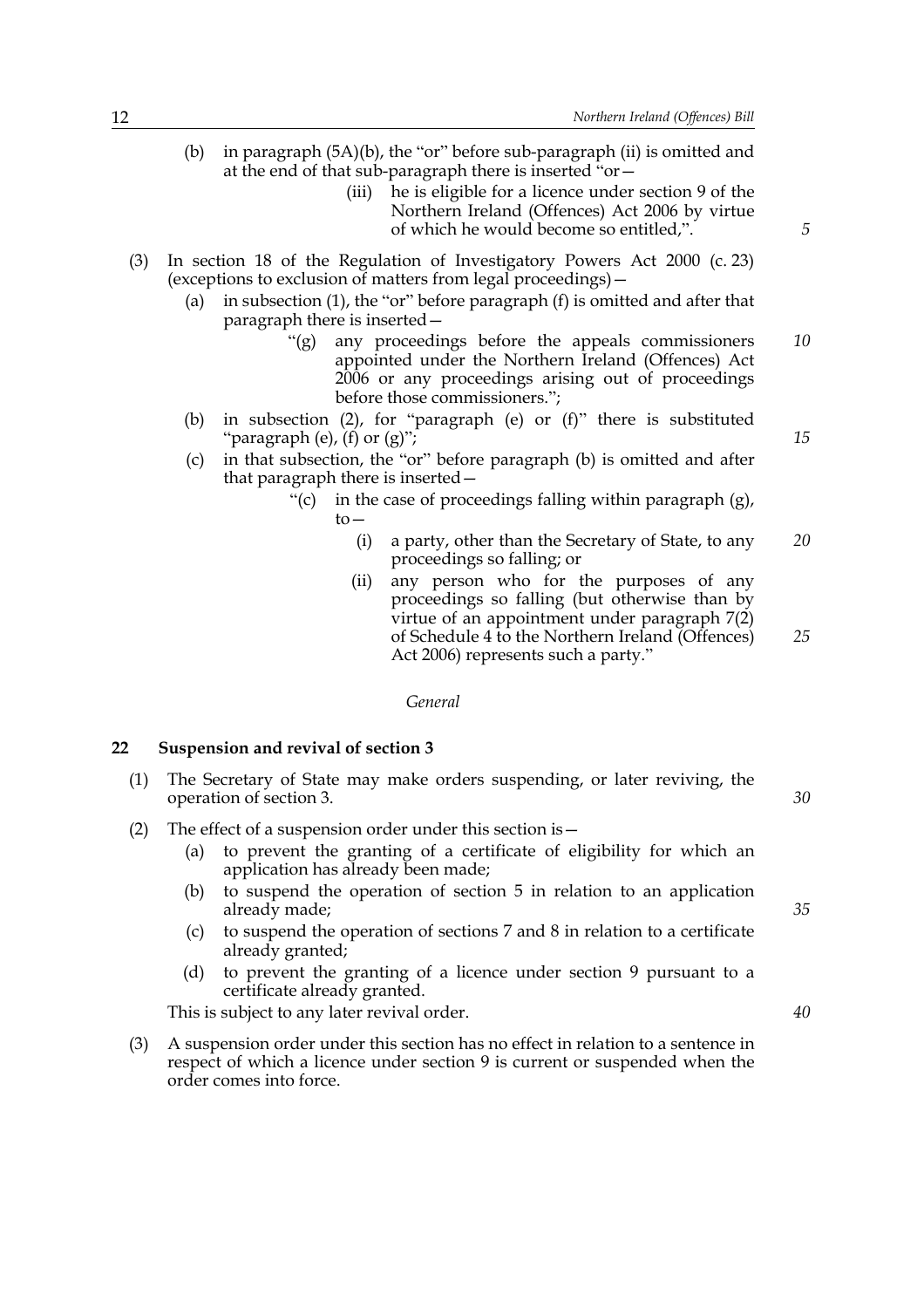#### <span id="page-16-0"></span>**23 Power to repeal provisions of this Act, etc**

- (1) The Secretary of State may by order repeal any provision of this Act if, at any time no earlier than two years after its commencement, he is satisfied that no useful purpose would be served by the provision remaining in force.
- <span id="page-16-3"></span>(2) Where section 3 is repealed by an order under subsection (1), the Secretary of State may by order amend the Northern Ireland (Sentences) Act 1998 (c. 35) (accelerated release) so that it gives an eligible person a right to be released immediately, or as soon as is reasonably practicable, so far as the relevant sentence is concerned.
- (3) For the purposes of subsection  $(2)$ 
	- (a) a person is an "eligible person" if he is granted a declaration under section 3(1) of the Northern Ireland (Sentences) Act 1998 and there is no outstanding application under section 8(1) of that Act for the declaration to be revoked;
	- $(b)$  "the relevant sentence" is the sentence to which the declaration relates. *15*

#### **24 Commencement**

<span id="page-16-1"></span>The preceding provisions of this Act come into force in accordance with provision made by the Secretary of State by order.

#### <span id="page-16-2"></span>**25 Orders and rules**

- (1) Any order or rules under this Act must be made by statutory instrument. *20*
- (2) Any order or rules under this  $Act-$ 
	- (a) may include incidental, supplemental, consequential, saving or transitional provisions;
	- (b) may make different provision for different purposes.
- (3) Rules under Schedule [2](#page-19-0) or [5](#page-24-0) are to be made by the Secretary of State after consultation with the Lord Chancellor. *25*
- (4) Rules under this Act, and orders under Schedule [6,](#page-25-0) are subject to annulment in pursuance of a resolution of either House of Parliament.
- (5) Subject to subsection [\(6\)](#page-16-4), an order under section [22](#page-15-1) may not be made unless a draft has been laid before, and approved by a resolution of, each House of Parliament. *30*
- <span id="page-16-4"></span>(6) A suspension order under section [22](#page-15-1) may be made without a draft having been approved if the Secretary of State thinks it necessary by reason of urgency, in which case the order $-$ 
	- (a) must include a declaration to that effect;
	- (b) must be laid before Parliament after being made;
	- (c) ceases to have effect at the end of the period of 40 days (computed in accordance with section 7(1) of the Statutory Instruments Act 1946 (c. 36)) starting with the day on which it was made unless a resolution has been passed by each House approving it.
- (7) If a suspension order under section [22](#page-15-1) ceases to have effect by virtue of subsection [\(6\)](#page-16-4) above, nothing done in relation to a person while the order was in force is to be treated as unlawful by reason only of the order's ceasing to have effect.

*5*

*10*

*40*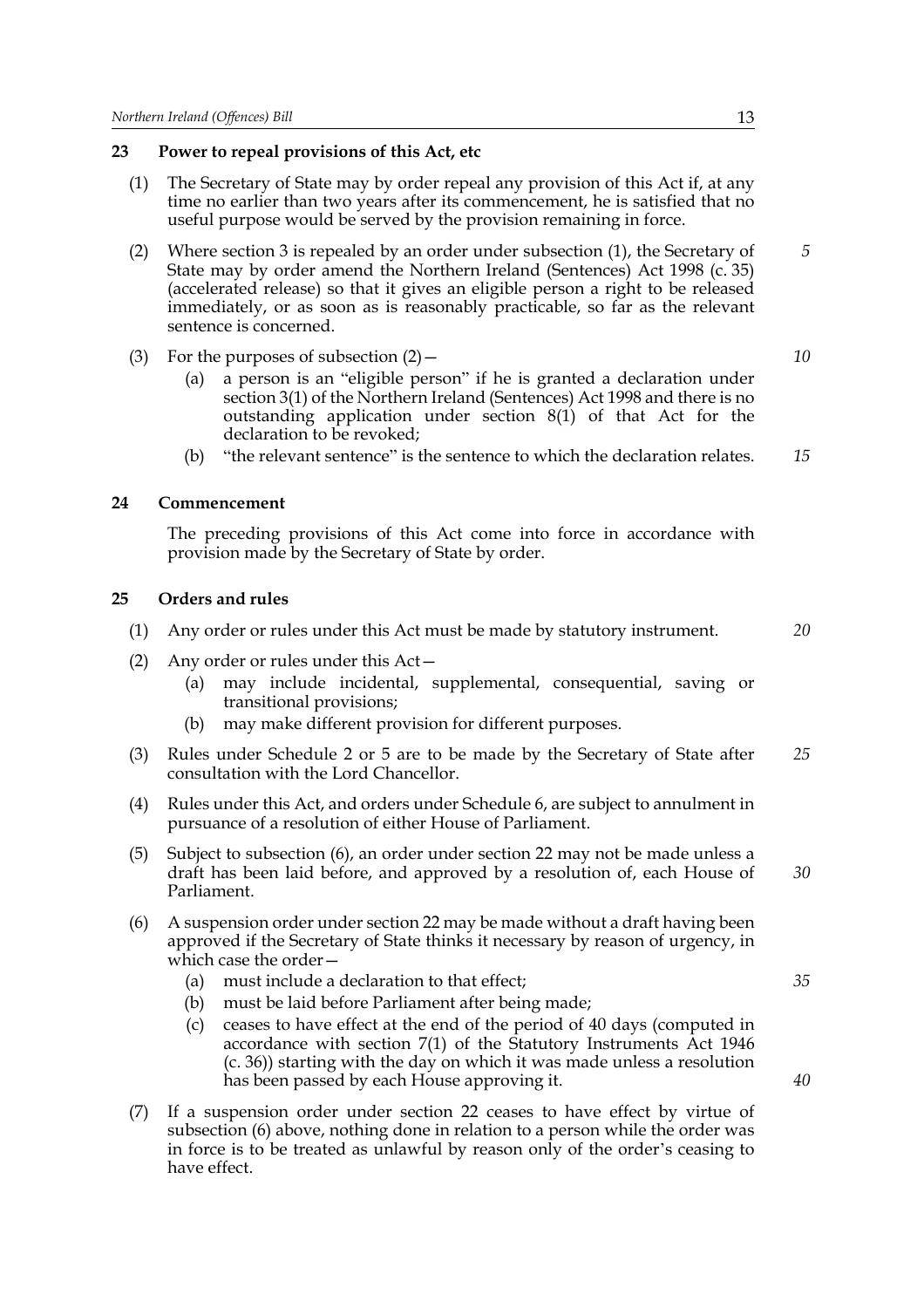*5*

(8) An order under section 23 may not be made unless a draft has been laid before, and approved by a resolution of, each House of Parliament.

#### **26 Money**

<span id="page-17-0"></span>*Expenditure incurred by the Secretary of State by virtue of this Act is to be paid out of money provided by Parliament.*

#### **27 Short title**

<span id="page-17-1"></span>This Act may be cited as the Northern Ireland (Offences) Act 2006.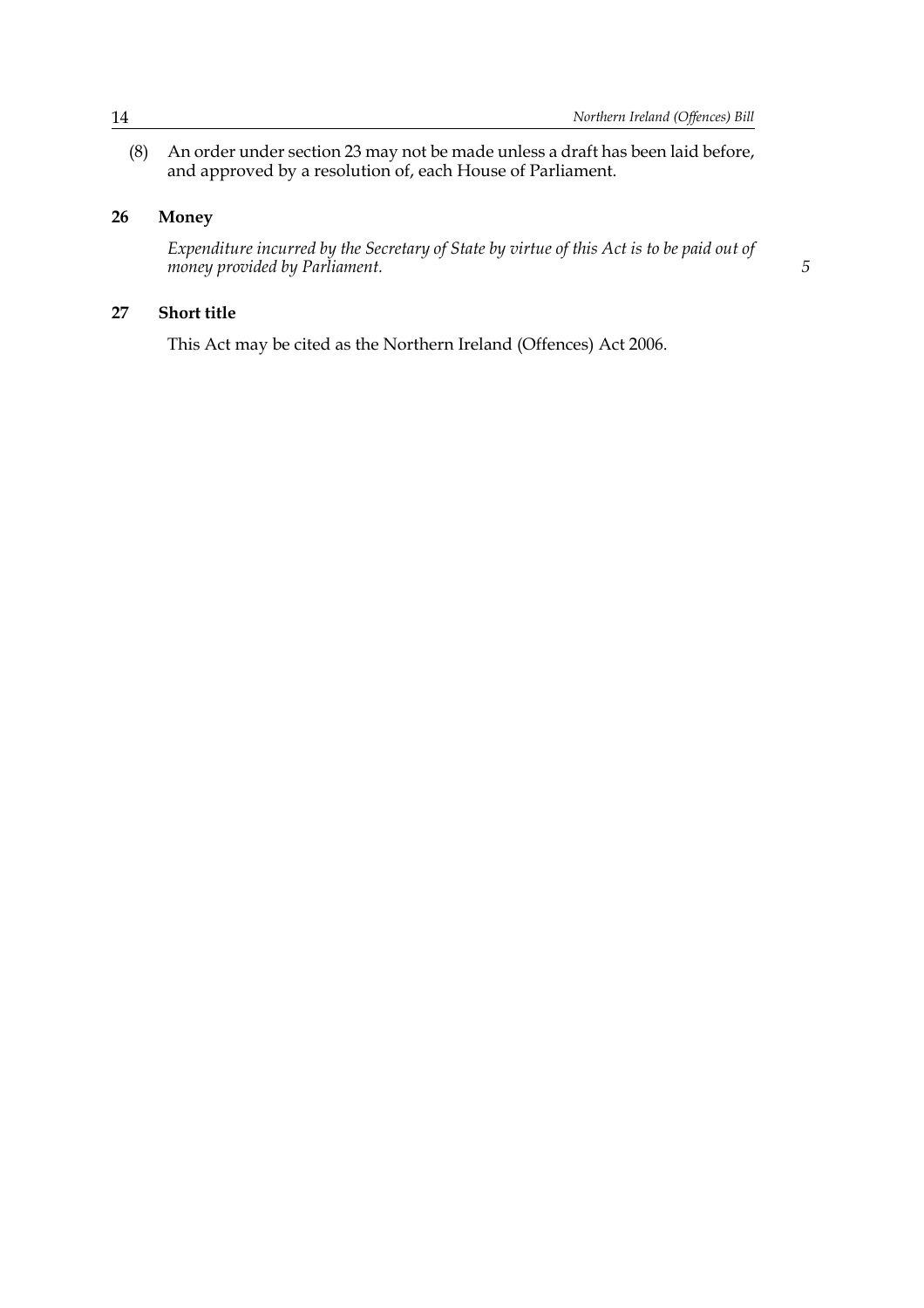### SCHEDULES

#### <span id="page-18-0"></span>SCHEDULE 1 Section [2](#page-4-1)

#### CERTIFICATION COMMISSIONER

#### *Tenure*

| $\mathbf{1}$   |                                                                    | The commissioner-                                                                                                                                                                                          |                                                                                                                                                                                                | 5  |  |  |
|----------------|--------------------------------------------------------------------|------------------------------------------------------------------------------------------------------------------------------------------------------------------------------------------------------------|------------------------------------------------------------------------------------------------------------------------------------------------------------------------------------------------|----|--|--|
|                |                                                                    | (a)                                                                                                                                                                                                        | is to hold office in accordance with the terms of his appointment, but                                                                                                                         |    |  |  |
|                |                                                                    | (b)                                                                                                                                                                                                        | may resign by giving written notice to the Secretary of State.                                                                                                                                 |    |  |  |
| 2              | The Secretary of State may dismiss the commissioner if satisfied – |                                                                                                                                                                                                            |                                                                                                                                                                                                |    |  |  |
|                |                                                                    | (a)                                                                                                                                                                                                        | that he has without reasonable excuse failed to exercise his functions<br>for a continuous period of three months beginning not earlier than<br>six months before the day of dismissal,        | 10 |  |  |
|                |                                                                    | (b)                                                                                                                                                                                                        | that he has been convicted of a criminal offence,                                                                                                                                              |    |  |  |
|                |                                                                    | (c)                                                                                                                                                                                                        | that a bankruptcy order has been made against him, or his estate has<br>been sequestrated, or he has made a composition or arrangement<br>with, or granted a trust deed for, his creditors, or | 15 |  |  |
|                |                                                                    | (d)                                                                                                                                                                                                        | that he is unable or unfit to exercise his functions.                                                                                                                                          |    |  |  |
|                |                                                                    |                                                                                                                                                                                                            | Remuneration and allowances                                                                                                                                                                    |    |  |  |
| 3              |                                                                    |                                                                                                                                                                                                            | The Secretary of State is to pay such remuneration, fees and allowances as he<br>considers appropriate to, or in respect of, the commissioner.                                                 |    |  |  |
|                |                                                                    |                                                                                                                                                                                                            | Staff, premises and other facilities                                                                                                                                                           | 20 |  |  |
| $\overline{4}$ |                                                                    | (a)                                                                                                                                                                                                        | The Secretary of State is to provide for the commissioner-<br>the services of such staff, and                                                                                                  |    |  |  |
|                |                                                                    | (b)                                                                                                                                                                                                        | the use of such premises and other facilities,                                                                                                                                                 |    |  |  |
|                |                                                                    |                                                                                                                                                                                                            | as the Secretary of State considers appropriate.                                                                                                                                               |    |  |  |
|                |                                                                    | Information for victims                                                                                                                                                                                    |                                                                                                                                                                                                | 25 |  |  |
| 5              |                                                                    | (1) It is the duty of the commissioner to secure that appropriate arrangements<br>are made for giving information to victims about the case of each person<br>who is granted a certificate of eligibility. |                                                                                                                                                                                                |    |  |  |
|                |                                                                    | (a)<br>(b)                                                                                                                                                                                                 | (2) "Victims", in relation to a person granted a certificate $-$<br>means persons who are victims of a certified offence, and<br>includes members of the families of such persons.             | 30 |  |  |
|                |                                                                    |                                                                                                                                                                                                            | (3) The arrangements must not allow information to be given if doing so would                                                                                                                  |    |  |  |

create a danger to the safety of any person.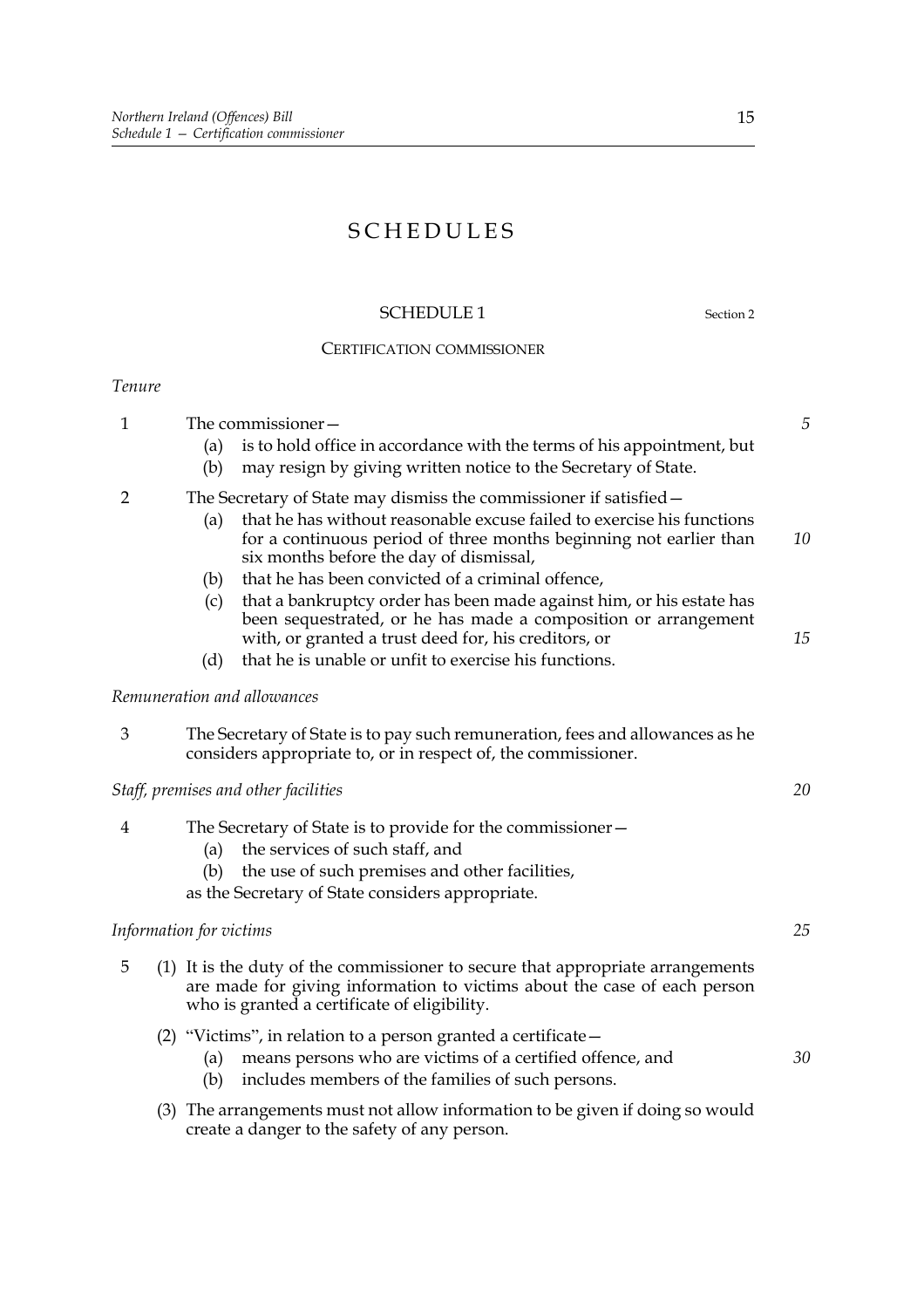#### *Annual report*

- 6 (1) As soon as reasonably practicable after the end of each financial year, the commissioner must report to the Secretary of State on the exercise of the commissioner's functions during the year.
	- (2) The Secretary of State must lay a copy of the report before Parliament.
	- (3) "Financial year" means  $-$ 
		- (a) the period beginning with the date on which the commissioner is appointed and ending with the next 31st March, and
		- (b) each successive period of twelve months.

#### *Parliamentary disqualification*

- 7 In Part 3 of Schedule 1 to the House of Commons Disqualification Act 1975 (c. 24) (disqualifying offices), there is inserted at the appropriate place  $\rightarrow$  ìCertification commissioner appointed under section [2](#page-4-1) of the Northern Ireland (Offences) Act 2006.<sup>n</sup>
- 8 In Part 3 of Schedule 1 to the Northern Ireland Assembly Disqualification Act 1975 (c. 25) (disqualifying offices), there is inserted at the appropriate  $place-$ *15*

#### ìCertification commissioner appointed under section [2](#page-4-1) of the Northern Ireland (Offences) Act 2006."

#### <span id="page-19-0"></span>SCHEDULE 2 Section [8](#page-8-1)

#### SPECIAL TRIBUNAL

*Procedure for bringing cases before Special Tribunal*

- 1 (1) Rules may make provision for the process by which the Special Tribunal is to become seised of charges for offences.
	- (2) Such provision need not prescribe any function for magistrates' courts in that process. *25*

#### *Constitution of Special Tribunal*

- 2 (1) The Special Tribunal is to consist of a person who has held high judicial office or office as a county court judge (in Northern Ireland) or circuit judge (in England and Wales).
	- (2) Rules may make provision as to  $-$ 
		- (a) the appointment of persons by whom the jurisdiction of the Special Tribunal is to be exercisable;
		- (b) the tenure of such appointments;
		- (c) the payment by the Secretary of State of remuneration, fees or allowances to, or in respect of, such persons. *35*

#### *Venue*

3 The Special Tribunal is to sit in Northern Ireland.

*10*

*20*

*30*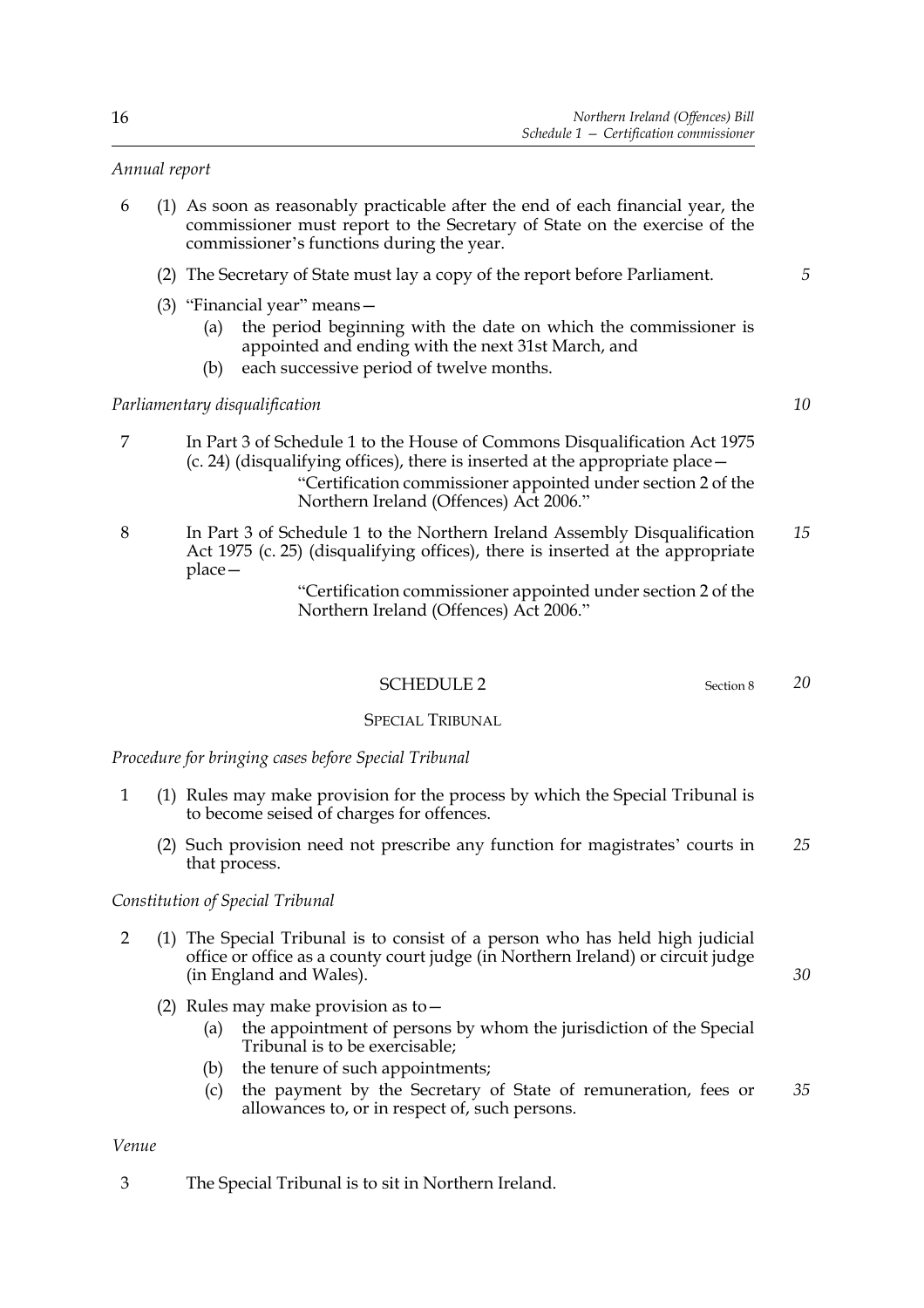#### *Jurisdiction*

- <span id="page-20-0"></span>4 (1) The Special Tribunal may not try an offence under the law of England and Wales or Scotland.
	- (2) Where the Special Tribunal is prevented by sub-paragraph (1) from trying a person for a certified offence, it may try him for any offence under the law of Northern Ireland for which it could try him if the conduct in question was alleged to have occurred in Northern Ireland; and the person may be convicted and sentenced accordingly.
	- (3) Where a person is sentenced for an offence by virtue of sub-paragraph (2), the sentence may not exceed the maximum sentence that could be imposed for the offence under the law of England and Wales or Scotland to which that offence corresponds.
	- (4) A reference in section [7](#page-8-0) to a person being convicted of a certified offence is to be read as including a reference to the case where, by virtue of subparagraph (2), a person is convicted of an offence corresponding to that offence.
	- (5) A reference in section [8](#page-8-1) to a person being tried for a certified offence by the Special Tribunal is to be read as including a reference to the case where, by virtue of sub-paragraph (2), a person is tried by that Tribunal for an offence corresponding to that offence.
	- (6) A reference in section [9](#page-9-0) to a person receiving a sentence in respect of a certified offence is to be read as including a reference to the case where, by virtue of sub-paragraph (2), a person receives a sentence in respect of an offence corresponding to that offence.

#### *Application of other legislation*

- 5 (1) Subject to the provisions of this Act, any provision about the Crown Court or proceedings on indictment contained in or made under any enactment (including provision about publicly-funded legal assistance in relation to such proceedings) applies, so far as relevant, in relation to the Special Tribunal or proceedings before that Tribunal.
	- (2) Any such provision  $-$ 
		- (a) has effect, in its application by virtue of sub-paragraph (1), subject to such modifications as are necessary or are prescribed by rules;
		- (b) if rules so provide, does not apply in relation to the Special Tribunal or proceedings before that Tribunal.
	- (3) The reference in sub-paragraph (1) to a provision about proceedings on indictment includes a reference to any provision about criminal proceedings that is not restricted to summary proceedings.

#### *Procedure*

6 Subject to any direction of the Special Tribunal, the procedure to be followed in proceedings before the Tribunal is to correspond to that followed in proceedings on indictment. *40*

*5*

*10*

*15*

*20*

*25*

*30*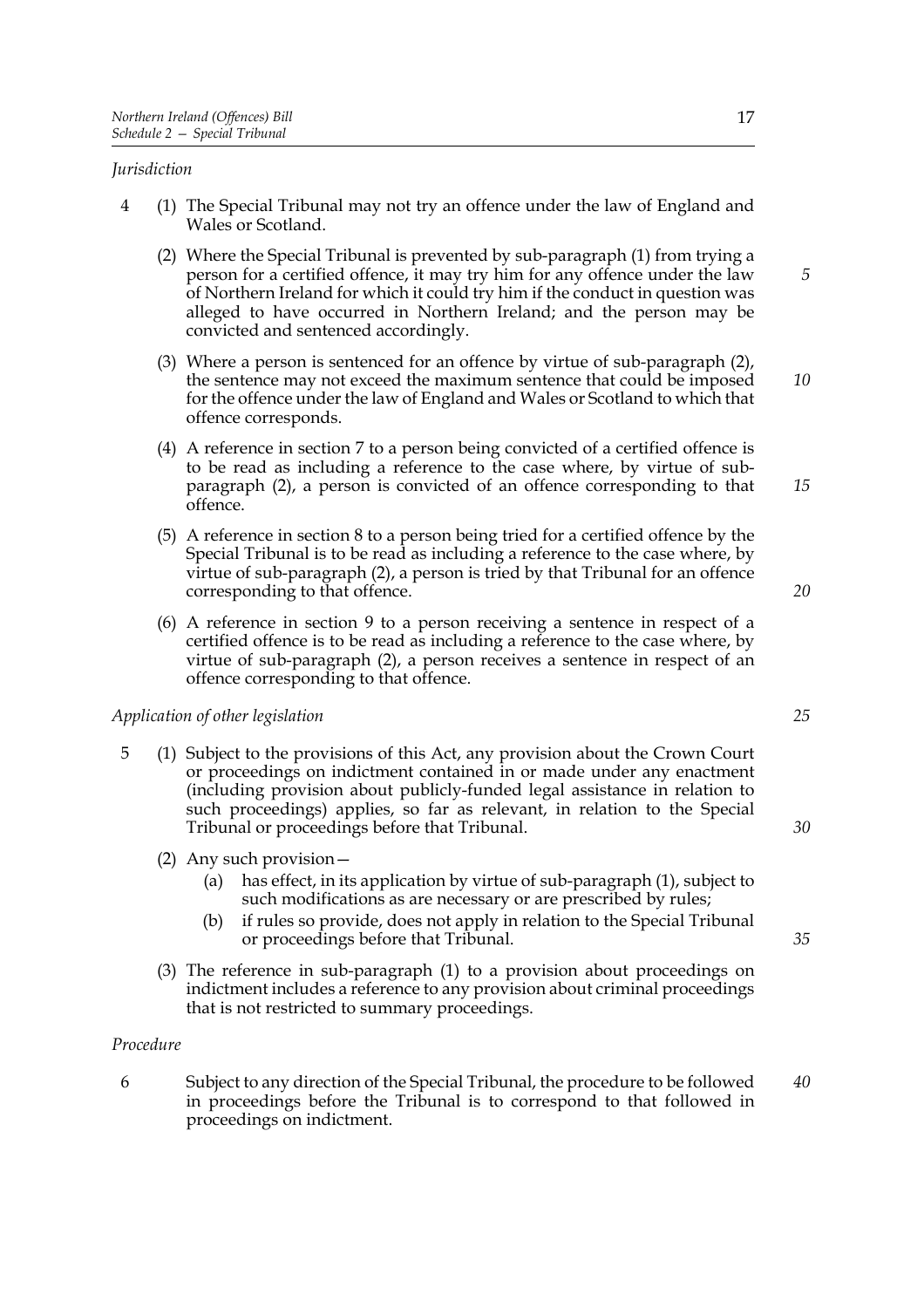#### *Staff, premises and other facilities*

- 7 The Secretary of State is to provide for the Special Tribunal
	- (a) the services of such staff, and
	- (b) the use of such premises and other facilities,

as the Secretary of State considers appropriate.

#### <span id="page-21-0"></span>SCHEDULE 3 Section [13](#page-11-1)

#### APPEALS COMMISSIONERS

#### *Chairman*

- 1 (1) The Secretary of State must appoint a chairman from among the commissioners.
	- (2) The chairman must be a person who has held high judicial office or office as a county court judge (in Northern Ireland) or circuit judge (in England and Wales).

#### *Tenure*

- 2 A commissioner
	- (a) is to hold office in accordance with the terms of his appointment, but
	- (b) may resign by giving written notice to the Secretary of State.

#### 3 The Secretary of State may dismiss a commissioner if satisfied –

- (a) that he has without reasonable excuse failed to exercise his functions for a continuous period of three months beginning not earlier than six months before the day of dismissal, *20*
- (b) that he has been convicted of a criminal offence,
- (c) that a bankruptcy order has been made against him, or his estate has been sequestrated, or he has made a composition or arrangement with, or granted a trust deed for, his creditors, or
- (d) that he is unable or unfit to exercise his functions.

#### *Remuneration and allowances*

4 The Secretary of State is to pay such remuneration, fees and allowances as he considers appropriate to, or in respect of, each commissioner.

*Staff, premises and other facilities*

- 5 The Secretary of State is to provide for the commissioners -
	- (a) the services of such staff, and
	- (b) the use of such premises and other facilities,

as he considers appropriate.

#### *Parliamentary disqualification*

6 In Part 3 of Schedule 1 to the House of Commons Disqualification Act 1975

*10*

*5*

*15*

*25*

*35*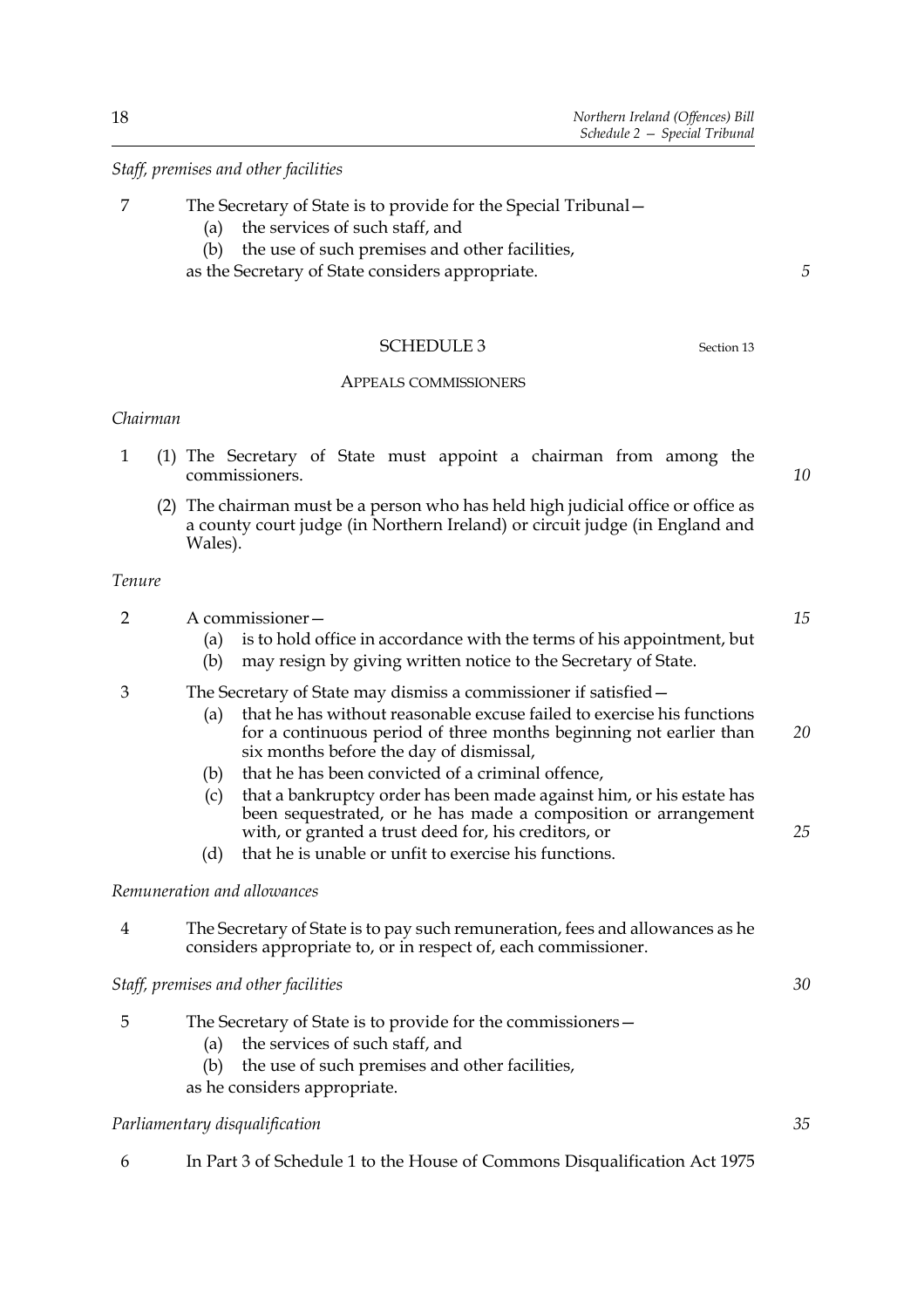(c. 24) (disqualifying offices), there is inserted at the appropriate place  $$  ìAppeals commissioner appointed under section [13](#page-11-1) of the Northern Ireland (Offences) Act 2006."

7 In Part 3 of Schedule 1 to the Northern Ireland Assembly Disqualification Act 1975 (c. 25) (disqualifying offices), there is inserted at the appropriate  $place-$ 

> <span id="page-22-0"></span> ìAppeals commissioner appointed under section [13](#page-11-1) of the Northern Ireland (Offences) Act 2006."

<span id="page-22-1"></span>

|                |                      | <b>SCHEDULE 4</b><br>Section 14                                                                                                                               |    |  |  |  |
|----------------|----------------------|---------------------------------------------------------------------------------------------------------------------------------------------------------------|----|--|--|--|
|                |                      | PROCEDURE OF APPEALS COMMISSIONERS                                                                                                                            | 10 |  |  |  |
| Rules          |                      |                                                                                                                                                               |    |  |  |  |
| $\mathbf{1}$   |                      | (1) The Secretary of State may make rules prescribing the procedure to be<br>followed in relation to proceedings of the appeals commissioners.                |    |  |  |  |
|                | (a)<br>(b)           | (2) The rules may in particular $-$<br>make provision for the matters set out in this Schedule;<br>confer functions on the chairman.                          | 15 |  |  |  |
|                | Allocation of cases  |                                                                                                                                                               |    |  |  |  |
| $\overline{2}$ | (a)<br>(b)           | The rules may provide $-$<br>for the allocation of proceedings to panels of commissioners;<br>for the taking of specified decisions by a single commissioner. | 20 |  |  |  |
|                | Order of proceedings |                                                                                                                                                               |    |  |  |  |
| 3              |                      | The rules may provide for appeals to be dealt with in the order decided by<br>the commissioners.                                                              |    |  |  |  |
| Appeals        |                      |                                                                                                                                                               |    |  |  |  |
| 4              | (a)<br>(b)<br>(c)    | The rules may require an appeal –<br>to be brought within a specified period;<br>to be made in a specified form;<br>to be accompanied by specified documents. | 25 |  |  |  |
|                |                      | Evidence and information                                                                                                                                      |    |  |  |  |
| 5              |                      | The rules may make provision about evidence and information, including in<br>particular-                                                                      | 30 |  |  |  |

- (a) provision requiring the commissioners to send to the Secretary of State copies of appeals and such related documents as the rules may specify;
- (b) provision requiring the Secretary of State to provide specified information to the commissioners; *35*
- (c) provision for the giving of evidence by or on behalf of the Secretary of State, the Police Service of Northern Ireland and others;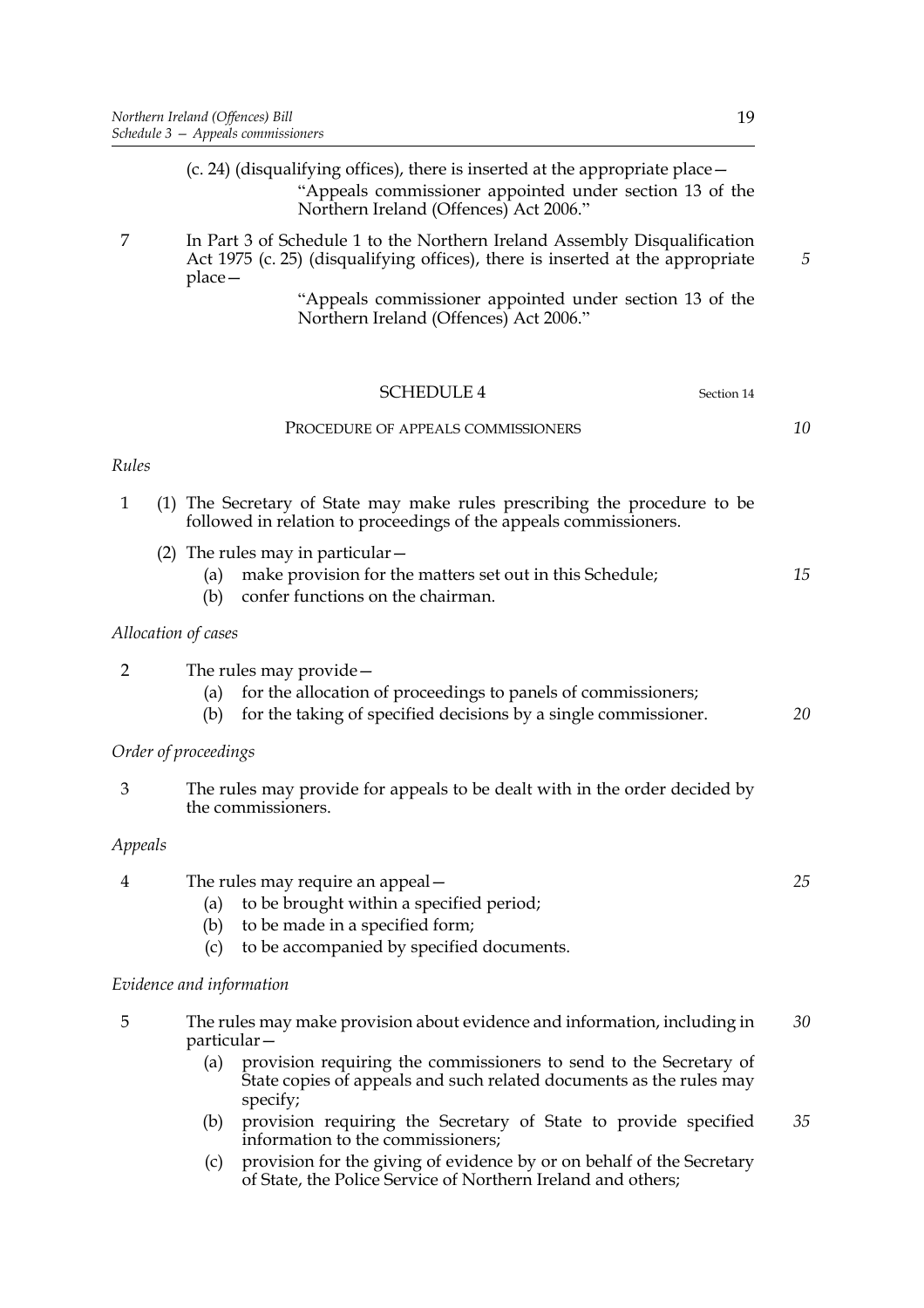- (d) provision about the way in which information or evidence is given;
- (e) provision for evidence or information about an applicant not to be disclosed to anyone other than a commissioner if the Secretary of State certifies that it satisfies conditions specified in the rules;
- (f) provision preventing an applicant from calling any witness without leave of the commissioners.

#### *Exclusion of persons from proceedings*

- 6 The rules may provide for proceedings to be held in private except where the commissioners direct otherwise.
- 7 (1) The rules may permit the commissioners to hold proceedings in specified circumstances in the absence of any person, including the applicant and any representative appointed by him. *10*
	- (2) Where an applicant and any representative appointed by him are excluded from proceedings by virtue of sub-paragraph (1), the Advocate General for Northern Ireland may appoint a person to represent the applicant's interests in those proceedings. *15*
	- (3) In relation to any time before the coming into force of section 27(1) of the Justice (Northern Ireland) Act 2002 (c. 26), the reference in sub-paragraph (2) to the Advocate General for Northern Ireland is to be read as a reference to the Attorney General for Northern Ireland.

#### *20*

*35*

*5*

#### *Successive applications*

8 The rules may prevent successive appeals being made in specified circumstances.

#### *Legal aid*

- 9 (1) The rules may allow the commissioners to award an applicant money for legal advice or representation. *25*
	- (2) The rules may provide for awards to be available  $-$ 
		- (a) only to applicants who satisfy prescribed criteria;
		- (b) only in relation to prescribed descriptions of proceedings.
	- (3) The Secretary of State must pay any sums awarded by the commissioners. *30*

#### *Interpretation*

- 10 (1) A reference in this Schedule to an appeal includes a reference to proceedings brought by virtue of section [15.](#page-11-3)
	- (2) In this Schedule "applicant" means the person who is or was the applicant for the certificate of eligibility in question.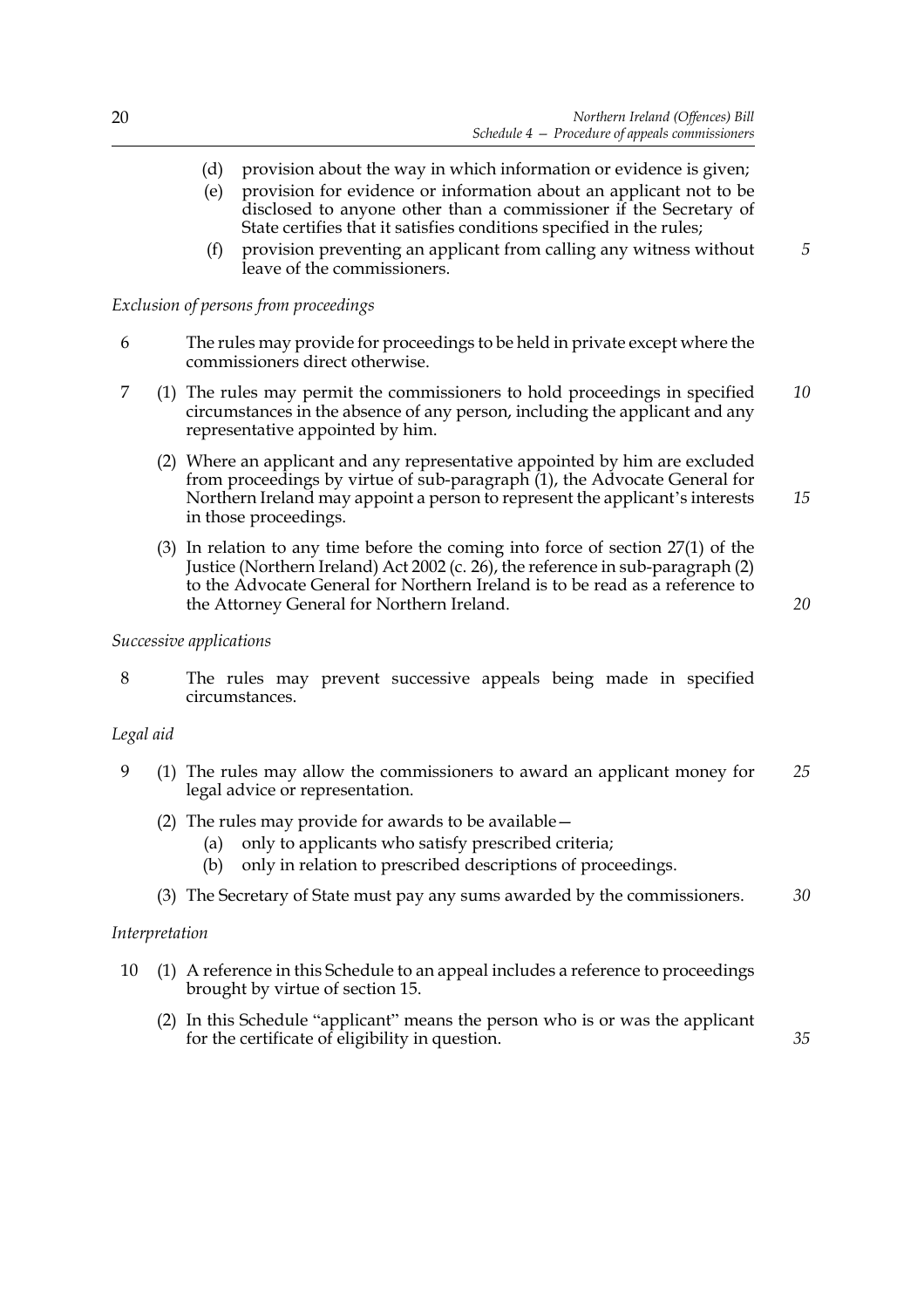#### <span id="page-24-0"></span>SCHEDULE 5 Section [16](#page-11-4)

#### SPECIAL APPEAL TRIBUNAL

#### *Constitution of Special Appeal Tribunal*

- 1 (1) The Special Appeal Tribunal is to consist of a person who has held high judicial office.
	- (2) Rules may make provision as to  $-$ 
		- (a) the appointment of persons by whom the jurisdiction of the Special Appeal Tribunal is to be exercisable;
		- (b) the tenure of such appointments;
		- (c) the payment by the Secretary of State of remuneration, fees or allowances to, or in respect of, such persons. *10*

#### *Application of other legislation*

- 2 (1) This paragraph applies in relation to the Special Appeal Tribunal in its appeal capacity.
	- (2) Subject to the provisions of this Act, any provision about the Court of Appeal or proceedings in the Court of Appeal contained in or made under any enactment (including provision about publicly-funded legal assistance in relation to such proceedings) applies, so far as relevant, in relation to the Special Appeal Tribunal or proceedings before that Tribunal. *15*
	- (3) Any such provision  $-$ 
		- (a) has effect, in its application by virtue of sub-paragraph (2), subject to such modifications as are necessary or are prescribed by rules;
		- (b) if rules so provide, does not apply in relation to the Special Appeal Tribunal or proceedings before that Tribunal.

#### *Procedure*

- 3 (1) Subject to any direction of the Special Appeal Tribunal, the procedure to be followed in proceedings before the Tribunal in its appeal capacity is to correspond to that followed in proceedings before the Court of Appeal.
	- (2) In relation to proceedings of the Special Appeal Tribunal in its review capacity, rules may  $-$ 
		- (a) make provision prescribing the procedure to be followed (including, in particular, provision of the kind that may be made by virtue of paragraphs 5 to 8 of Schedule [4\)](#page-22-1);
		- (b) apply, with such modifications as may be prescribed, any provision about publicly-funded legal assistance in relation to proceedings in the High Court that is contained in or made under any enactment.

#### *Staff, premises and other facilities*

- 4 The Secretary of State is to provide for the Special Appeal Tribunal
	- (a) the services of such staff, and
	- (b) the use of such premises and other facilities,

as the Secretary of State considers appropriate.

*5*

*20*

*25*

*30*

*35*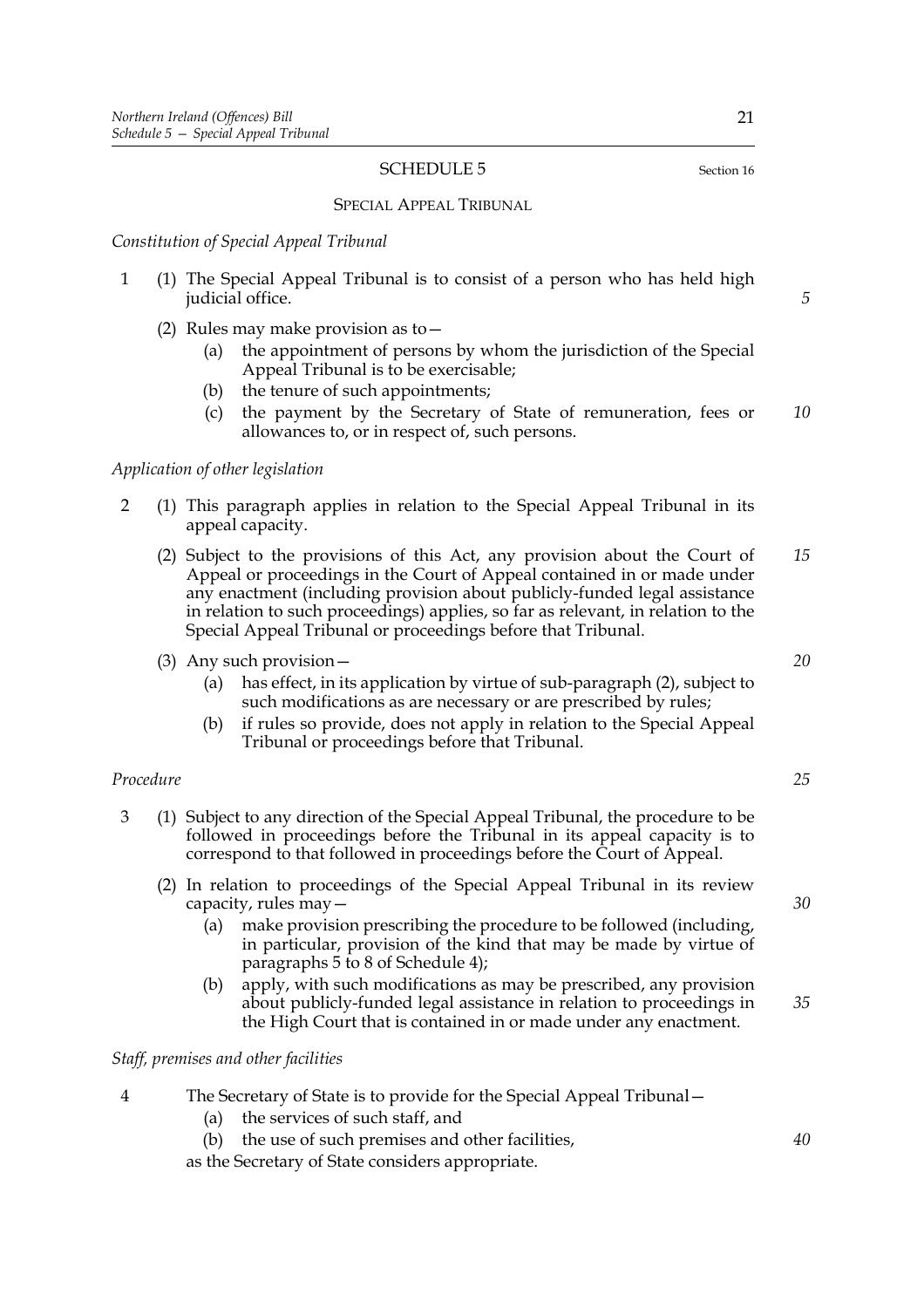#### *Interpretation*

- 5 For the purposes of this Schedule
	- (a) the appeal capacity of the Special Appeal Tribunal is the capacity it has by virtue of section [16](#page-11-4);
	- (b) the review capacity of the Special Appeal Tribunal is the capacity it has by virtue of section [17](#page-12-0). *5*

#### <span id="page-25-0"></span>SCHEDULE 6 Section [18](#page-12-1)

#### SPECIAL PROSECUTOR

#### *Qualification for appointment*

1 A person is not qualified for appointment as Special Prosecutor unless he is a barrister or solicitor, in Northern Ireland or in England and Wales, of at least ten years' standing. *10*

#### *Tenure*

- 2 The Special Prosecutor-
	- (a) is to hold office in accordance with the terms of his appointment, but *15*
	- (b) may resign by giving written notice to the Secretary of State.
- 3 The Secretary of State, after consultation with the Advocate General for Northern Ireland, may remove the Special Prosecutor from office on the ground of misbehaviour or inability to perform the functions of the office.

#### *Remuneration and allowances*

4 The Secretary of State is to pay such remuneration, allowances and sums for the provision of pensions as he considers appropriate to, or in respect of, the Special Prosecutor.

#### *Staff, premises and other facilities*

#### 5 (1) The Secretary of State is to provide for the Special Prosecutor $-$

- (a) the services of such staff, and
- (b) the use of such premises and other facilities,
- as the Secretary of State considers appropriate.
- (2) Members of the staff of the Special Prosecutor are subject to his direction and control.

#### *Information for victims*

- 6 (1) It is the duty of the Special Prosecutor to secure that appropriate arrangements are made for giving information to victims about the case of each person against whom proceedings are taken for an offence before the Special Tribunal.
	- $(2)$  "Victim" means the victims of any such offence, and includes members of the families of such persons.

*20*

*25*

*30*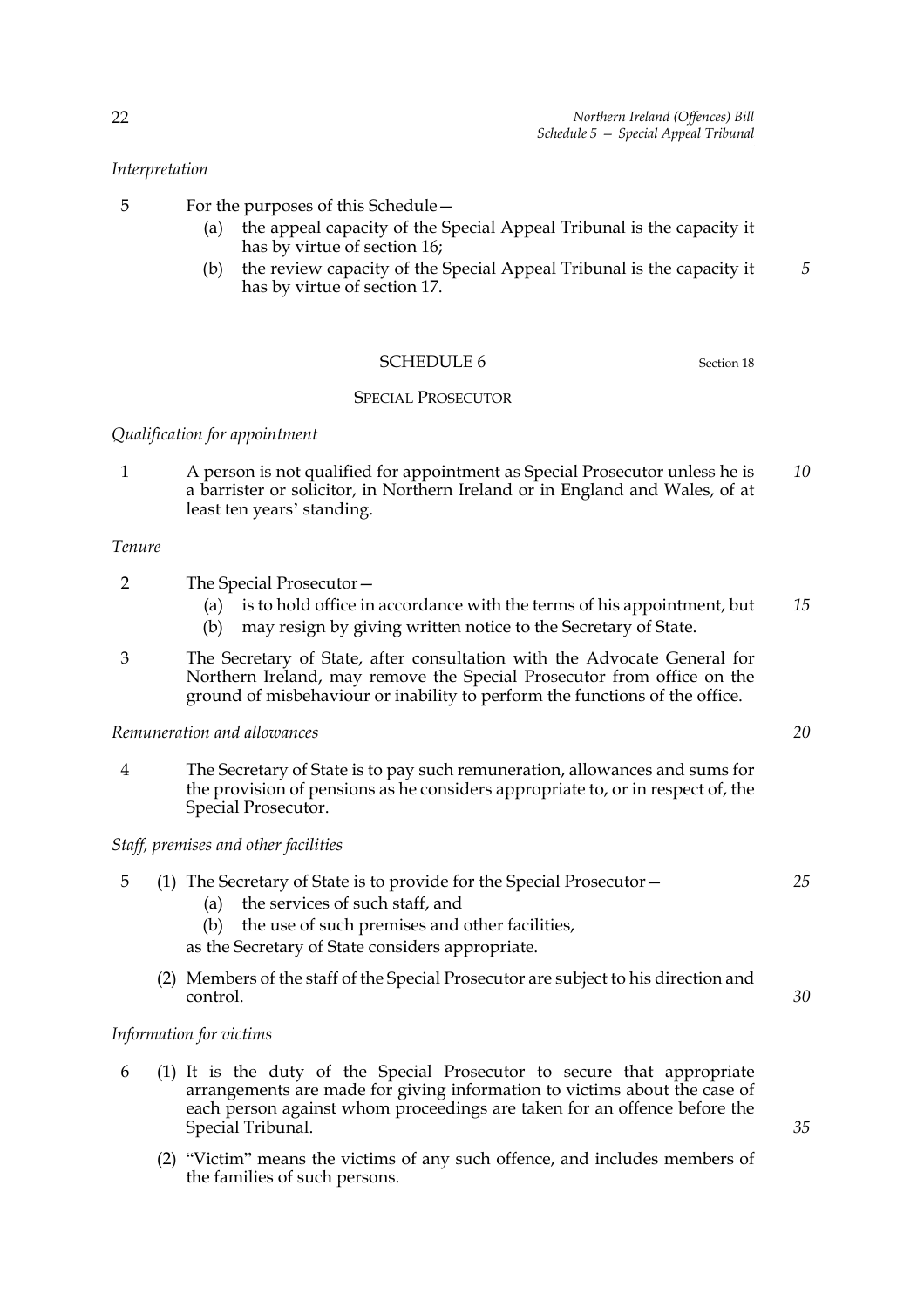(3) The arrangements must not allow information to be given if doing so would create a danger to the safety of any person.

#### *Conducting proceedings or appearing without instructing solicitor*

- 7 Neither the Special Prosecutor nor a member of his staff, if a barrister, is prevented from $-$ 
	- (a) conducting proceedings before the Special Tribunal or the Special Appeal Tribunal, or
	- (b) exercising a right of audience in such proceedings,

by not having been instructed by a solicitor.

#### *Exercise of Special Prosecutor's functions by staff or others*

- 8 (1) The Special Prosecutor may delegate any of his powers (to such extent as he determines) to a member of his staff.
	- (2) The Special Prosecutor may at any time appoint a person who is not a member of his staff but who is  $-$ 
		- (a) a barrister or solicitor in Northern Ireland or in England and Wales, or *15*
		- (b) an advocate or solicitor in Scotland,

to conduct any proceedings before the Special Tribunal or the Special Appeal Tribunal that are assigned to him by the Special Prosecutor.

(3) A person conducting proceedings assigned to him under sub-paragraph (2) has all the powers of the Special Prosecutor but must exercise them subject to any instructions given to him by the Special Prosecutor. *20*

#### *Interpretation etc*

- 9 (1) For the purposes of section [18](#page-12-1) (and this Schedule) references to the conduct of proceedings include references to discontinuing the proceedings and the taking of any steps that may be taken in relation to the proceedings (including making representations on applications for judicial review). *25*
	- (2) In relation to any time before the coming into force of section 27(1) of the Justice (Northern Ireland) Act 2002 (c. 26), a reference in section [18](#page-12-1) (or this Schedule) to the Advocate General for Northern Ireland is to be read as a reference to the Attorney General for Northern Ireland.

#### *Modification of enactments etc*

10 The Secretary of State may by order provide for any provision about the Director of Public Prosecutions for Northern Ireland contained in or made under any enactment to apply, with such modifications as may be specified in the order, in relation to the Special Prosecutor.

#### *Parliamentary disqualification*

11 In Part 3 of Schedule 1 to the House of Commons Disqualification Act 1975 (c. 24) (disqualifying offices), there is inserted at the appropriate place  $$  ìSpecial Prosecutor appointed under section [18](#page-12-1) of the Northern Ireland (Offences) Act 2006." *40*

*30*

*35*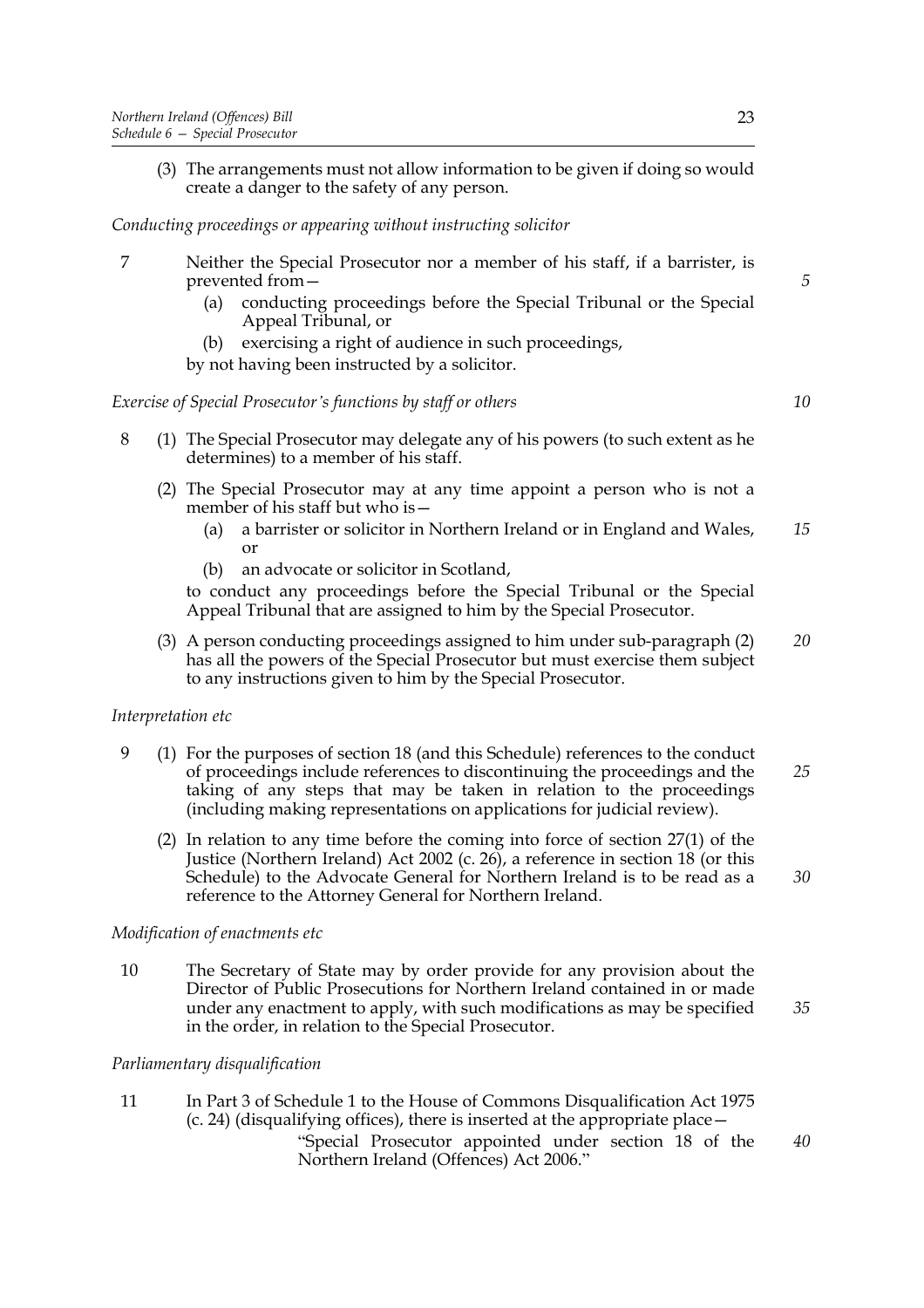12 In Part 3 of Schedule 1 to the Northern Ireland Assembly Disqualification Act 1975 (c. 25) (disqualifying offices), there is inserted at the appropriate  $place-$ 

 ìSpecial Prosecutor appointed under section [18](#page-12-1) of the Northern Ireland (Offences) Act 2006.î *5*